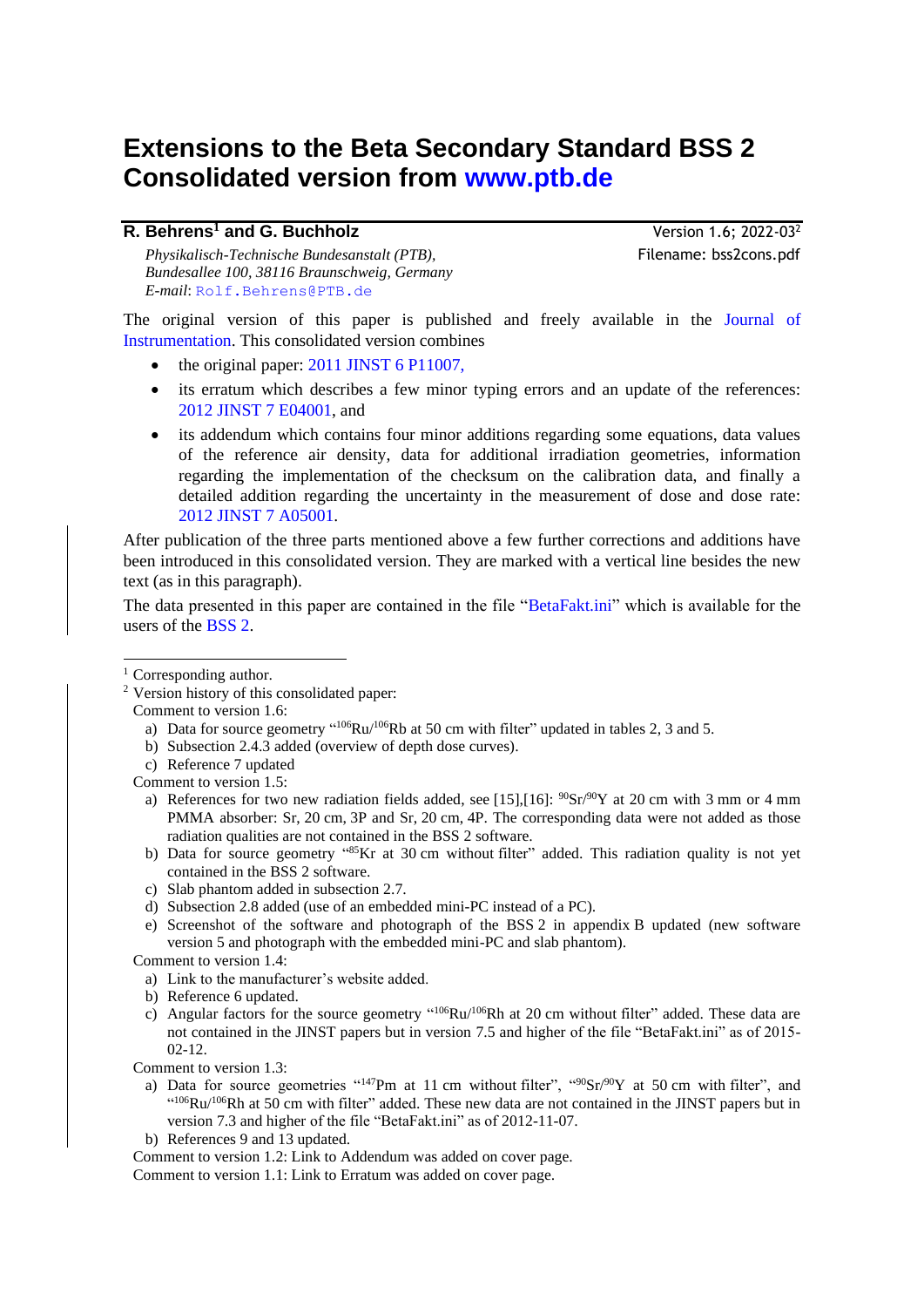ABSTRACT: Since several years, the irradiation facility for beta radiation, the Beta Secondary Standard BSS 2 developed at PTB, has been in worldwide use for the performance of irradiations with calibrated beta sources. Due to recent developments in eve tumor therapy, in eve lens dosimetry, and in soft- and hardware technology, several extensions have been added to the BSS 2.

These extensions are described in this paper:

- 1. The possibility of using a  $^{106}Ru/^{106}Rh$  beta source was added as this radionuclide is often used in tumor therapy.
- 2. The (small) contribution due to photon radiation was included in the dose (rate) reported by the BSS 2, as this was missing in the past.
- 3. The quantity personal dose equivalent at a depth of 3 mm,  $H_p(3)$ , was implemented due to recent findings on the radio sensitivity of the eye lens regarding cataract induction and the subsequent lowering of the dose limit from 150 mSv down to 20 mSv per year;
- 4. The correction for ambient conditions (air temperature, pressure, and relative humidity) was improved in order to adequately handle the quantity  $H_p(3)$  and in order to extend the range of use beyond 25°C.
- 5. A checksum test was added to the software to secure the calibration data against (un)intended changes.
- 6. The connection of the PC and the BSS 2 has been changed to a network interface (TCP/IP) in order to be able to use up-to-date computers not containing a parallel and a serial port.
- 7. A rod phantom was added in order to make sure the mechanical set-up is of high quality.

All these extensions have been implemented in the PTB's BSS 2 model. The routine implementation of extension 1 is still under investigation by the manufacturer. The commercially available BSS 2 will contain extensions 2 to 6 starting approximately in 2012, while extension 7 has already been incorporated since 2011. Extensions 2 to 5 will also be available for old BSS 2 versions via a software update, starting approximately at the beginning of 2012. Extension 6 will be available via hardware change by the manufacturer.

KEYWORDS: Dosimetry concepts and apparatus; Radiation monitoring.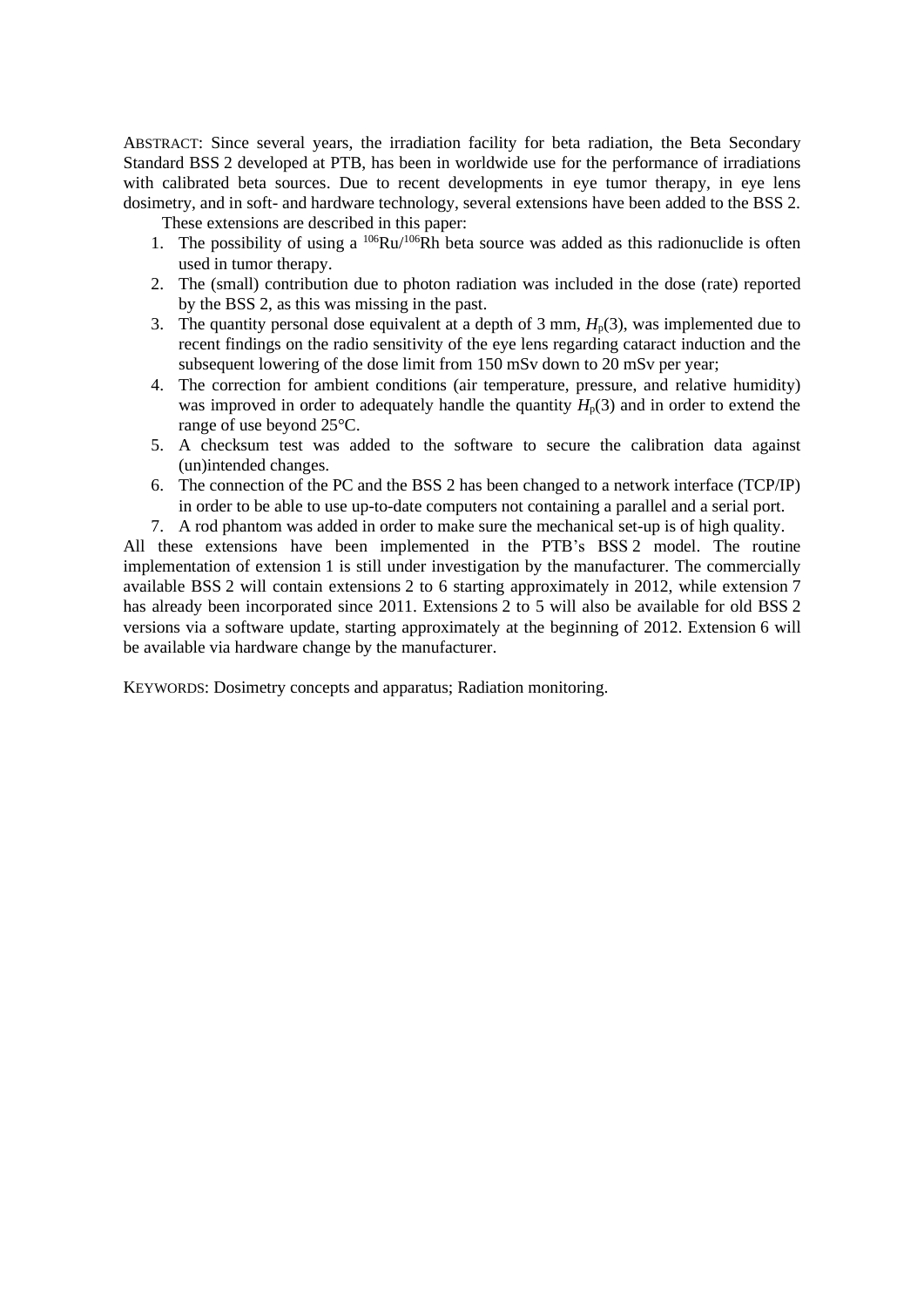# **Contents**

| 2 Extensions to the BSS 2<br>2.1 Possibility to use a $^{106}Ru/^{106}Rh$ beta source<br>2.1.1 Background<br>2.1.2 Implementation<br>2.2 Inclusion of the contribution due to photon radiation<br>2.2.1 Background<br>2.2.2 Implementation | $\boldsymbol{2}$<br>$\overline{2}$<br>$\mathfrak 2$<br>3<br>3<br>3 |
|--------------------------------------------------------------------------------------------------------------------------------------------------------------------------------------------------------------------------------------------|--------------------------------------------------------------------|
|                                                                                                                                                                                                                                            |                                                                    |
|                                                                                                                                                                                                                                            |                                                                    |
|                                                                                                                                                                                                                                            |                                                                    |
|                                                                                                                                                                                                                                            |                                                                    |
|                                                                                                                                                                                                                                            |                                                                    |
|                                                                                                                                                                                                                                            |                                                                    |
|                                                                                                                                                                                                                                            | 5                                                                  |
| 2.3 Implementation of the quantity personal dose equivalent at a depth of 3 mm, $H_p(3)$                                                                                                                                                   | 5                                                                  |
| 2.3.1 Background                                                                                                                                                                                                                           | 5                                                                  |
| 2.3.2 Implementation                                                                                                                                                                                                                       | 7                                                                  |
| 2.4 Improvement of the correction for ambient conditions                                                                                                                                                                                   | 7                                                                  |
| 2.4.1 Background                                                                                                                                                                                                                           | 7                                                                  |
| 2.4.2 Implementation                                                                                                                                                                                                                       | 8                                                                  |
| 2.4.3 Overview of depth dose curves                                                                                                                                                                                                        | 9                                                                  |
| 2.5 Checksum test to secure the calibration data                                                                                                                                                                                           | 11                                                                 |
| 2.5.1 Background                                                                                                                                                                                                                           | 11                                                                 |
| 2.5.2 Implementation                                                                                                                                                                                                                       | 11                                                                 |
| 2.6 Connection of the PC and the BSS 2 via network interface (TCP/IP)                                                                                                                                                                      | 11                                                                 |
| 2.6.1 Background                                                                                                                                                                                                                           | 11                                                                 |
| 2.6.2 Implementation                                                                                                                                                                                                                       | 11                                                                 |
| 2.7 Distribution with rod and slab phantom                                                                                                                                                                                                 | 11                                                                 |
| 2.7.1 Background                                                                                                                                                                                                                           | 11                                                                 |
| 2.7.2 Implementation                                                                                                                                                                                                                       | 12                                                                 |
| 2.8 Distribution with an embedded mini-PC                                                                                                                                                                                                  | 12                                                                 |
| 2.8.1 Background                                                                                                                                                                                                                           | 12                                                                 |
| 2.8.2 Implementation                                                                                                                                                                                                                       | 12                                                                 |
| 3 Determination of the total dose (rate)                                                                                                                                                                                                   | 12                                                                 |
| 4 Conclusions                                                                                                                                                                                                                              | 13                                                                 |
| A List of symbols and their meanings in alphabetical order                                                                                                                                                                                 | 13                                                                 |
| B Screenshot of the software and photograph of the current BSS 2 model                                                                                                                                                                     | 15                                                                 |
| <b>C</b> Uncertainty in measurement                                                                                                                                                                                                        | 16                                                                 |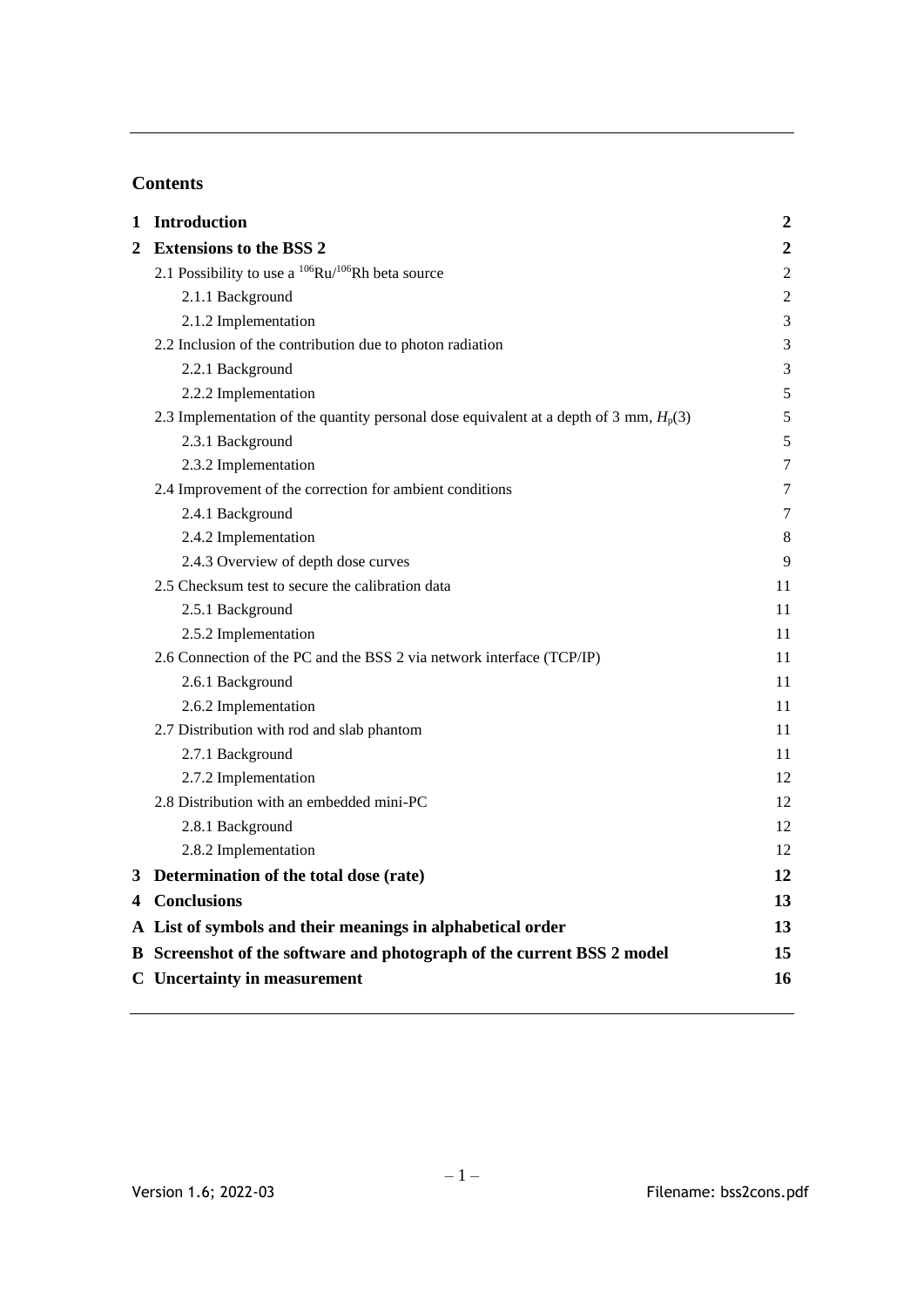# <span id="page-3-0"></span>**1 Introduction**

For several years, the Beta Secondary Standard BSS 2 developed at PTB has been in worldwide use for the performance of irradiations with calibrated beta sources [\[1\]](#page-24-0) according to ISO 6980 [\[2\]](#page-24-1)[,\[3\]](#page-24-2)[,\[4\]](#page-24-3) and is available commercially from a German manufacturer [\[5\].](#page-24-4) Several extensions have become advisable due to new developments in eye tumor therapy, in eye lens dosimetry, and in soft- and hardware technology. The background and realization of each extension are described in detail in section [2.](#page-3-1) The total dose calculation is presented in section [3.](#page-13-4) Appendix [A](#page-14-1) contains a complete list of symbols used in this paper; appendix [B](#page-16-0) shows a screen shot of the new software version and a photograph of the BSS 2.

At this point, some technical details of the BSS 2 are explained, as reference will be made to them later on in this work. The software of the BSS 2 is organized as follows:

- 1. The main program is distributed as an executable file. Versions 4.0 and higher contain the extensions described in this paper.
- 2. A driver necessary to control the parallel port accompanies the software. It has to be installed manually prior to installing the BSS 2 software. With the new hard- and software version described in this paper this driver will no longer be necessary.
- 3. The ASCII file "BetaFakt.ini" contains all parameters which are equivalent to all devices of the BSS 2, for example, the half-lives of the radio nuclides. Versions 7.0 and higher include the extensions described in this paper. This file is the same for all BSS 2 devices.
- 4. A second ASCII file "BetaSek2.ini" contains the source-specific parameters, like reference dose rates of the sources delivered with the individual BSS 2 (each radiation source is calibrated at the Physikalisch-Technische Bundesanstalt (PTB)). This file is individual for each BSS 2 device.

To operate the new software version it is necessary to use the new "BetaFakt.ini" file; on the other hand, it is possible to use old software versions with new files: "BetaFakt.ini".

## <span id="page-3-1"></span>**2 Extensions to the BSS 2**

## <span id="page-3-2"></span>**2.1 Possibility to use a <sup>106</sup>Ru/<sup>106</sup>Rh beta source**

## <span id="page-3-3"></span>**2.1.1 Background**

 $106$ Ru/ $106$ Rh beta sources are broadly used in eye tumor therapy. In addition, this radionuclide is implemented in the standard ISO 6890 [\[2\]](#page-24-1)[,\[3\]](#page-24-2)[,\[4\].](#page-24-3) Its mean beta energy is higher than that of  $90\text{Sr}/90\text{Y}$  (about 1.2 MeV instead of 0.8 MeV); thus, it extends the energy range formerly covered by BSS 2 sources. Therefore, a  $^{106}Ru/^{106}Rh$  source (an eye applicator usually used for tumor therapy comprising a layer of  $106Ru/106Rh$  encapsulated in 1 mm pure silver [\[6\]\)](#page-24-5) was mounted into a BSS 2 source holder, and corresponding calibration measurements were performed to obtain the data and parameters described in this and the following subsections. The beam flattening filter used for the <sup>106</sup>Ru/<sup>106</sup>Rh source was chosen to be equivalent to the one used for <sup>90</sup>Sr/<sup>90</sup>Y sources. The reason is that simulation transport calculations showed that quite a flat beam profile results [\[7\].](#page-25-2)

The basic physical quantity in beta dosimetry is the absorbed dose in tissue at a depth of 0.07 mm in a tissue phantom,  $D_1(0.07)$ . According to the nomenclature used in ISO 6980-2 [\[3\],](#page-24-2) this is the reference absorbed dose,  $D_R$ . According to ISO 6980-3 [\[4\],](#page-24-3) the personal dose equivalent at a depth of  $0.07$  mm,  $H<sub>p</sub>(0.07)$ , results from the reference absorbed dose by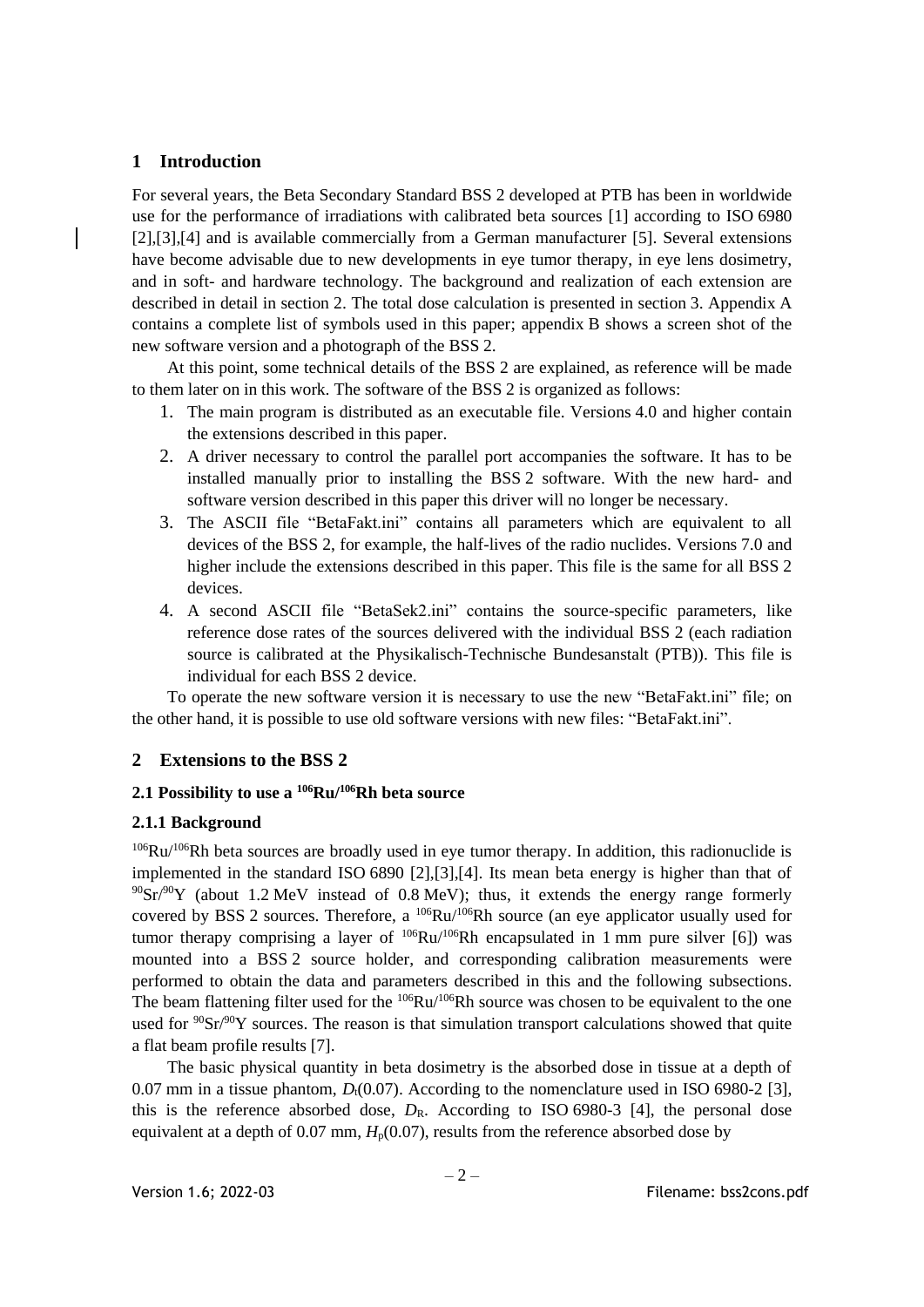$$
H_p(0.07) = h_{p,D}(0.07; source; \alpha) \cdot D_R,
$$
 (2.1)

with the conversion coefficient  $h_{p,D}(0.07; source; \alpha)$ . The term *source* represents the source type including the radionuclide, the beam flattening filter, and the distance of the radiation source from the point of irradiation. The values of  $h_{p,D}(0.07; source; \alpha)$  are available in ISO 6980-3 for  $147$ Pm,  $85$ Kr, and  $90$ Sr/ $90$ Y radionuclides, for different distances, and for angles of incidence between  $0^{\circ}$  and  $75^{\circ}$  in steps of  $5^{\circ}$ . In order to obtain these data for  $106Ru/106Rh$ , measurements were performed using the primary extrapolation chamber at PTB and the new <sup>106</sup>Ru/<sup>106</sup>Rh BSS 2 radiation source. Absorbers of different thicknesses were placed in front of the extrapolation chamber and the ionization current was measured at a fixed chamber depth of  $1000 \mu m$ . An interpolation to the tissue-equivalent depth of 0.07 mm led to the corresponding ionization current  $I(0.07)$ . Those measurements were performed at different angles of incidence  $\alpha$  between the beam axis and the extrapolation chamber. All ionization currents were corrected so as to be valid for reference air conditions ( $T = 20^{\circ}\text{C}$ ,  $p = 1013.25 \text{ hPa}$ ,  $r = 0.65$ ) according to ISO 6980-2 [\[3\].](#page-24-2) From these corrected ionization currents  $I(0.07; source; \alpha)$  the angular dependence was deduced according to

$$
h_{p,D}(0.07; source; \alpha) = H_p(0.07; source; \alpha) / H_p(0.07; source; 0^{\circ})
$$
  
=  $H_p(0.07; source; \alpha) / D_R$  (2.2)  
=  $I(0.07; source; \alpha) / I(0.07; source; 0^{\circ}).$ 

Equation (2.2) implies that all corrections to obtain the dose from the ionization current are independent of the angle of radiation incidence (besides the correction to reference conditions). This method was already applied earlier [\[8\]](#page-25-3) for the determination of the values for  $h_{p,D}(0.07; source; \alpha)$  contained in ISO 6980-3. The results for the source type <sup>106</sup>Ru/<sup>106</sup>Rh are given in table 1.

Table 1. Measured conversion coefficients  $h_{p,D}(0.07; source; \alpha)$  for <sup>106</sup>Ru/<sup>106</sup>Rh. Their standard uncertainty is on the order of 2 to 4 %.

| Nuclide            | Source<br>Beam flattening<br>filter | Distance | Conversion coefficient, $h_{p,D}(0.07; source; \alpha)$ , for a value of $\alpha$ of |       |            |              |       |       |  |
|--------------------|-------------------------------------|----------|--------------------------------------------------------------------------------------|-------|------------|--------------|-------|-------|--|
|                    |                                     | cm       | $\Omega^{\circ}$                                                                     | 15°   | $30^\circ$ | $45^{\circ}$ | 60°   | 75°   |  |
| $106$ Ru/ $106$ Rh | with                                | 30       | 1.000                                                                                | 0.998 | 1.039      | 1.127        | 1.195 | 1.003 |  |
| $106$ Ru/ $106$ Rh | W/O                                 | 20       | 1.000                                                                                | 1.011 | 1.060      | l.151        | 1.256 | ---   |  |

#### <span id="page-4-0"></span>**2.1.2 Implementation**

The source-specific parameters (like reference dose rate and reference date) are contained in the source-specific ASCII file "BetaSek2.ini". The half-life used to correct for the radioactive decay since the reference date  $(t_{1/2} = (373.59 \pm 0.015) d)$  is contained in the general ASCII file "BetaFakt.ini" as well as the data given in table 1 and the parameters necessary for further corrections, see below.

This implementation was performed in the software; a prototype of a  $^{106}Ru/^{106}Rh$  source was manufactured at PTB. The possibility to produce these types of sources routinely is currently under investigation by the manufacturer of the BSS 2.

#### <span id="page-4-1"></span>**2.2 Inclusion of the contribution due to photon radiation**

#### <span id="page-4-2"></span>**2.2.1 Background**

In beta dosimetry, the main contribution to the dose comes, of course, from beta radiation. Therefore, in ISO 6980-2 [\[3\]](#page-24-2) the determination of the reference beta-particle absorbed dose,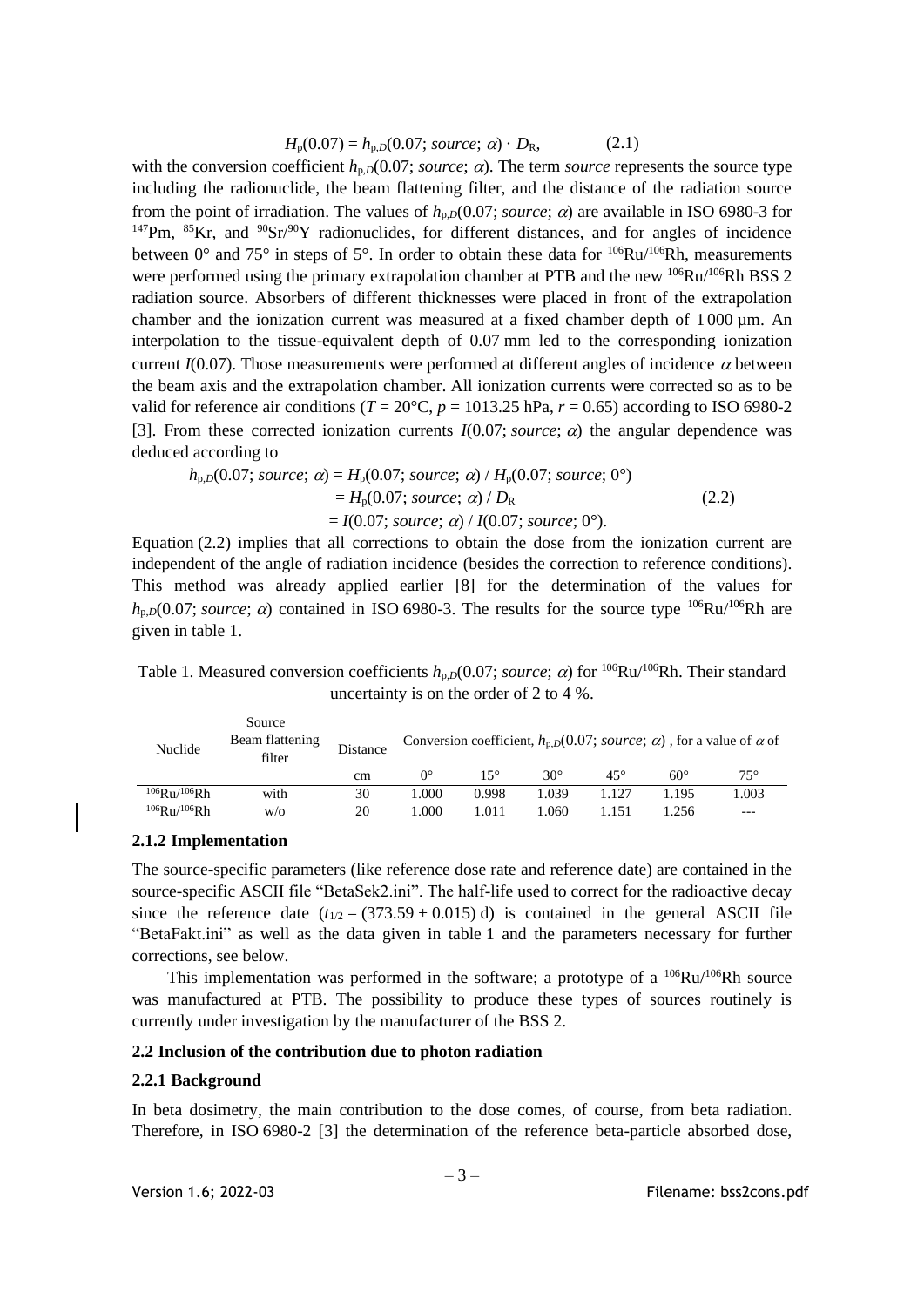$D_{R,\beta} = D_1(0.07)_{\text{beta}}$ , is described. Its dose rate is used in the BSS 2 software as a basic reference value which is stored in the source-specific ASCII file "BetaSek2.ini". In the past, this value was given by the BSS 2 as the value for the personal dose equivalent at a depth of 0.07 mm,  $H<sub>p</sub>(0.07)$ , not including the contribution due to photon radiation. Therefore, the correct assignment would have been  $H_p(0.07)_{beta}$ .

The photon contribution can be estimated from extrapolation chamber measurements by placing absorbers of polymethyl metacrylate (PMMA) in front of the extrapolation chamber, thick enough to stop the beta radiation. The remaining ionization current, *I*<sub>phot</sub>, can be taken as a measure of the photon contribution [\[3\]](#page-24-2) to the ionization current at a tissue equivalent thickness of 0.07 mm, *I*(0.07). The value at the exact depth of 0.07 mm can be obtained via interpolation of ionization currents measured using absorbers with tissue equivalent thicknesses smaller and larger than 0.07 mm. All ionization currents were corrected to reference conditions. This ratio is interpreted as the dose due to photons relative to the total dose [\[3\]:](#page-24-2)

$$
\tau_{\text{br}} = I_{\text{phot}} / I(0.07) = H_{\text{p}}(0.07)_{\text{phot}} / H_{\text{p}}(0.07). \tag{2.3}
$$

Consequently, the total dose results from the summation of the two components:

$$
H_p(0.07) = H_p(0.07)_{\text{beta}} + H_p(0.07)_{\text{phot}} = D_{R,\beta} / (1 - \tau_{\text{br}}) = D_R.
$$
 (2.4)

This is equivalent to the total reference absorbed dose,  $D_R$  [\[3\].](#page-24-2) The two components are given by the contribution due to beta radiation,

$$
H_{\rm p}(0.07)_{\rm beta} = D_{\rm R,B} \tag{2.5}
$$

and the contribution due to photons, which is assumed to be independent of the depth in tissue, *d*, as the photons are nearly unattenuated by tissue depths relevant in a beta dosemeter (between 0 and about 10 mm):

$$
H_{\rm p}(d)_{\rm phot} = \tau_{\rm br} \cdot D_{\rm R,B} / (1 - \tau_{\rm br}). \tag{2.6}
$$

Values for  $\tau_{\text{br}}$  are given for different source types in table 2.

With these two dose components indicated separately by the new BSS 2 software, the contribution of a dosemeter's indication due to the photon contamination can be taken into account. This is of special importance if the dosemeter only has a small sensitivity to beta radiation.

Table 2. Measured contribution  $\tau_{\rm br}$  to the total dose due to photon radiation and its one sigma uncertainty  $u$  ( $k = 1$ ) for different radiation fields with or without a beam flattening filter.

|                       | $147$ Pm              | ${}^{85}$ Kr | 90Sr/90Y    | 90Sr/90Y      | 90Sr/90Y   | 90Sr/90Y    | 90Sr/90Y           | $106$ Ru/ $106$ Rh | $106$ R <sub>11</sub> /106 <sub>Rh</sub> |
|-----------------------|-----------------------|--------------|-------------|---------------|------------|-------------|--------------------|--------------------|------------------------------------------|
| Parameter             | 20 cm.                | 30 cm.       | 30 cm,      | 11 cm.        | 20 cm.     | 30 cm.      | 50 cm.             | 30 cm,             | 20 cm,                                   |
|                       | with filter           | with filter  | with filter | w/o filter    | w/o filter | w/o filter  | w/o filter         | with filter        | w/o filter                               |
| $\tau_{\rm br}$       | 0.0055                | 0.00025      | 0.00062     | 0.0004        | 0.0004     | 0.0004      | 0.0005             | 0.0017             | 0.0023                                   |
| $u\{\tau_{\rm br}\}\$ | 0.0023                | 0.00009      | 0.00023     | 0.0002        | 0.0002     | 0.0002      | 0.0003             | 0.0009             | 0.0012                                   |
|                       |                       | $147$ Pm     | $85$ Kr     | ${}^{85}$ Kr  |            | 90Sr/90Y    | $106$ Ru/ $106$ Rh | $106$ Ru/ $106$ Rh |                                          |
|                       | Parameter             | 11 cm,       | 50 cm,      | 30 cm,        |            | 50 cm,      | 11 cm,             | 50 cm,             |                                          |
|                       |                       | w/o filter   | with filter | $w$ /o filter |            | with filter | $w$ /o filter      | with filter        |                                          |
|                       | $\tau_{\rm br}$       | 0.0001       | 0.00028     | 0.00007       |            | 0.0010      | 0.0020             | 0.0029             |                                          |
|                       | $u\{\tau_{\rm br}\}\$ | 0.00005      | 0.00014     | 0.00007       |            | 0.0005      | 0.0010             | 0.0077             |                                          |

<sup>&</sup>lt;sup>1</sup> From this, the correction factor for bremsstrahlung used in ISO 6980-2 results in  $k_{\text{br}} = 1$  -  $\tau_{\text{br}}$ .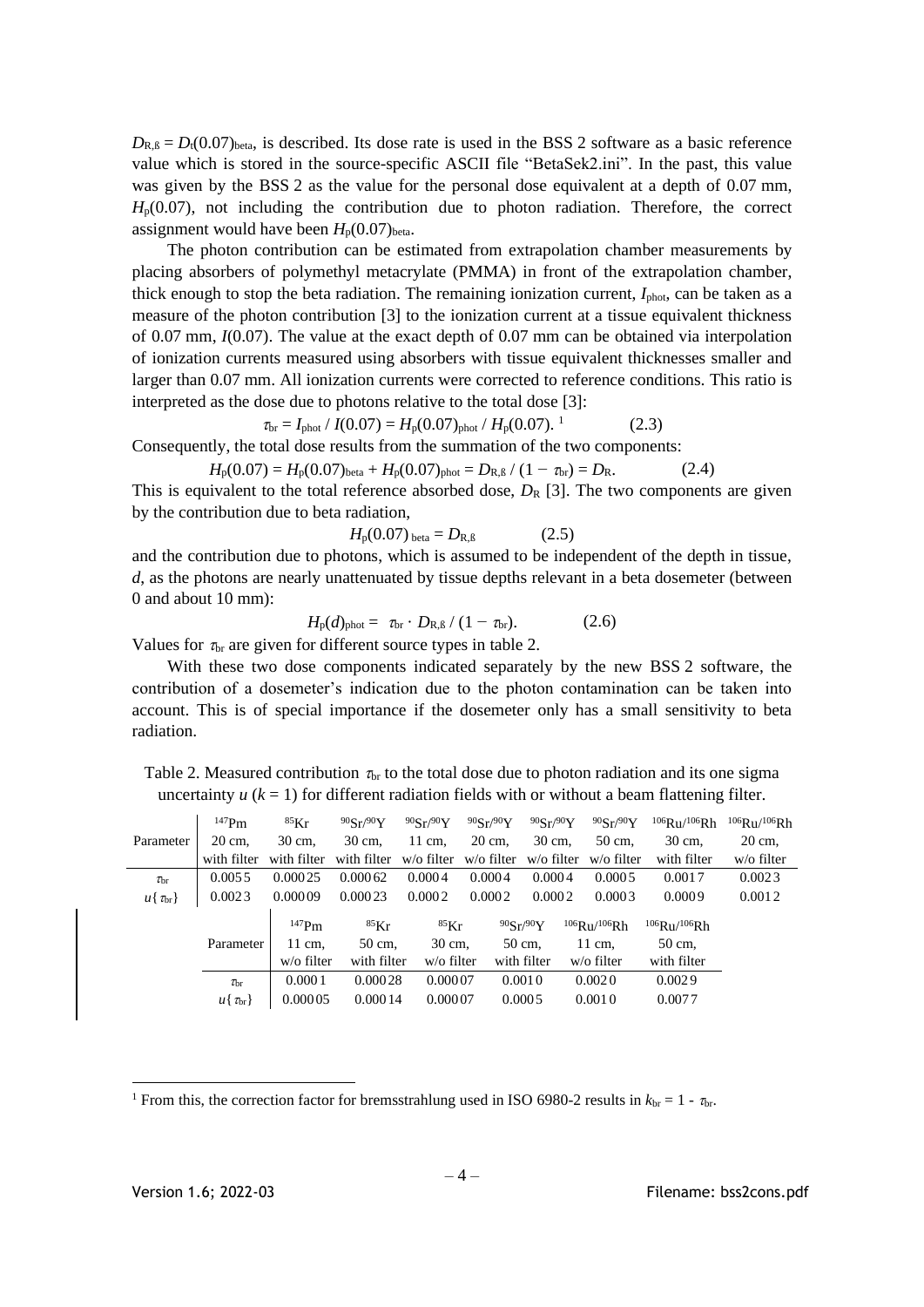#### <span id="page-6-0"></span>**2.2.2 Implementation**

The contribution due to photon radiation relative to the total dose at reference depth,  $\tau_{\rm br}$ , is contained in the general ASCII file "BetaFakt.ini". As these values are nearly equal for all radiation sources of the same type sold so far [\[9\],](#page-25-4) they are used by the software for all individual radiation sources of the same type.

In the past, in the software and in the irradiation protocols, only the dose due to beta radiation, e.g.  $H_p(0.07)_{beta}$ , was given. The new software version reports the total dose, e.g.  $H_p(0.07) = H_p(0.07)_{\text{beta}} + H_p(0.07)_{\text{phot}}$ . In addition, the dose due to photons, e.g.  $H_p(0.07)_{\text{phot}}$ , is given in the protocol file but not in the software window as its contribution is quite small (always less than one percent), see table 2.

#### <span id="page-6-1"></span>**2.3** Implementation of the quantity personal dose equivalent at a depth of 3 mm,  $H_p(3)$

#### <span id="page-6-2"></span>**2.3.1 Background**

In beta dosimetry, the personal dose equivalent at a depth of 0.07 mm,  $H_p(0.07)$ , is commonly in use as reference quantity. The reason is that in beta radiation fields, the dose in the skin is usually much larger than the effective dose (the radiation-sensitive epidermis lies about 0.07 mm below the surface). On the other hand, in recent years it has become obvious that the lens of the human eye is more radiation sensitive than assumed in the past. Therefore, the International Commission of Radiation Protection (ICRP) has lowered the annual dose limit for the eye lens from 150 mSv down to 20 mSv [\[10\].](#page-25-5) Thus, protecting the eye and monitoring the lens dose to prevent exceeding the dose limit is more necessary than formerly assumed. Therefore, the appropriate dose quantity, especially in beta dosimetry, is the personal dose equivalent at a depth of  $3 \text{ mm}$ ,  $H_p(3)$ , as the radiation-sensitive part of the lens lies about  $3 \text{ mm}$ within the eye [\[11\]](#page-25-6)[,\[12\].](#page-25-7) In order to make possible irradiations and calibrations of dosemeters in terms of  $H_p(3)$ , this quantity was implemented in the BSS 2.

Among the three radionuclides used in the BSS 2 so far  $(^{147}Pm, ^{85}Kr,$  and  $^{90}Sr^{90}Y)$ , only radiation from <sup>90</sup>Sr<sup>/90</sup>Y contributes significantly to  $H_p(3)$  – the beta particles emitted from the two other radionuclides are too low in energy to penetrate 3 mm of tissue. Fortunately, it has turned out that the ratio  $H_p(3)/D_R$  is nearly equal for all <sup>90</sup>Sr/<sup>90</sup>Y radiation sources sold so far with the BSS 2 [\[9\].](#page-25-4) The ratio only depends on the distance from the radiation source and on whether or not a beam flattening filter is in place. As the reference beta-particle absorbed dose,  $D_{R,\beta}$ , has been used in the past as a basis for the BSS 2 software, this shall remain unchanged. Therefore, equation (2.1) reduces with the aid of equation (2.4) to

 $H_p(0.07) = h_{p,D}(0.07; source; \alpha) \cdot D_{R,B} / (1 - \tau_{br}).$  (2.7) According to this nomenclature  $H_p(3)$  is given by

$$
H_{p}(3) = h_{p,D}(3; source; \alpha) \cdot D_{R,B} / (1 - \tau_{br}).
$$
 (2.8)

As  $H_p(3)$  has not yet been implemented in ISO 6980, no values have as yet been available for  $h_{p,D}(3; source; \alpha)$  in that standard. Therefore, these values were determined in this work. The values for  $\alpha = 0^{\circ}$  and  $\alpha \neq 0^{\circ}$  are treated separately in the BSS 2 software, therefore, this is also done in this work, and  $h_{p,D}(3; source; \alpha)$  results in:

 $h_{p,D}(3; source; \alpha) = T(3; source; 0^{\circ}) \cdot R(3; source; \alpha)$  (2.9) with the depth dependence factor  $T(3; source; 0^{\circ})$  and the angular dependence factor  $R(3; source; \alpha)$ . In order to obtain the two components, measurements were performed again using the primary extrapolation chamber of PTB and BSS 2 radiation sources. Absorbers of different thickness were placed in front of the extrapolation chamber and the ionization current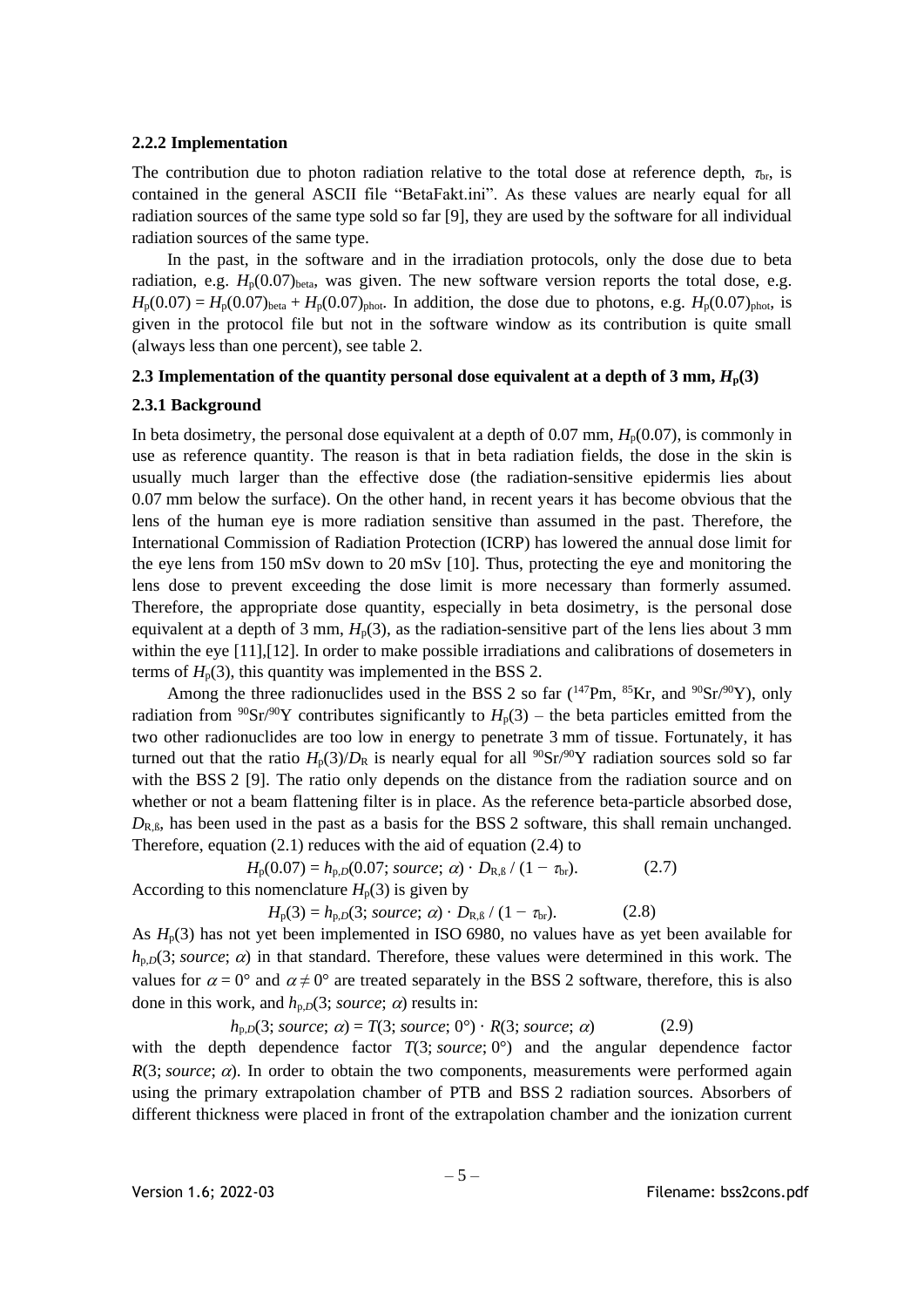was measured at a fixed chamber depth of  $1000 \mu m$ . In addition, the measurements were performed at different angles of incidence  $\alpha$  between the beam axis and the extrapolation chamber. Subsequently, interpolations to tissue equivalent depths of 0.07 mm and 3 mm were performed in order to obtain the corresponding ionization currents,  $I(0.07; source; \alpha)$  and  $I(3; source; \alpha)$ , respectively. Besides the corrections to reference air conditions according to ISO 6980-2, the ionization currents were corrected to account for the depth dependence of the stopping power ratio of the beta radiation [\[13\].](#page-25-8) As in equation (2.2), the ratio of the corrected ionization currents can be assumed to represent the corresponding dose ratios:

$$
T(3; source; 0^{\circ}) = H_p(3; source; 0^{\circ}) / H_p(0.07; source; 0^{\circ})
$$
  
=  $H_p(3; source; 0^{\circ}) / D_R$   
=  $I(3; source; 0^{\circ}) / I(0.07; source; 0^{\circ})$  (2.10)  
angle of incidence and

valid for 0° angle of incidence, and

 $R(3; source; \alpha) = H_p(3; source; \alpha) / H_p(3; source; 0^{\circ})$  $= I(3; source; \alpha) / I(3; source; 0^{\circ}).$ (2.11)

The values for *T*(3; *source*; 0°) were determined for all BSS 2 radiation fields; the results are given in table 3. The values given for  $147$ Pm and  $85$ Kr are equivalent to the corresponding photon contributions  $\tau_{\text{br}}$  which are assumed to be independent of the depth in tissue *d* and are, consequently, also valid for  $d = 3$  mm, see section [2.2.1.](#page-4-2) As quite a lot of measurements are necessary to determine the values of  $R(3; source; \alpha)$ , they were only determined for the two radiation fields  ${}^{90}Sr/{}^{90}Y$  and  ${}^{106}Ru/{}^{106}Rh$ , each with a beam flattening filter and at a distance of 30 cm; the results are given in table 4.

Table 3. Measured ratios  $T(3; source; 0^{\circ})$  and their standard uncertainties  $u (k = 1)$ .

|                         | $147$ Pm                         | ${}^{85}\mathrm{Kr}$                                                                  | 90Sr/90Y    | 90Sr/90Y    | 90Sr/90Y | $90$ Sr $/90$ Y | $90$ Sr $/90$ Y    | $106$ Ru/ $106$ Rh $106$ Ru/ $106$ Rh |            |
|-------------------------|----------------------------------|---------------------------------------------------------------------------------------|-------------|-------------|----------|-----------------|--------------------|---------------------------------------|------------|
| Parameter               | 20 cm.                           | 30 cm,                                                                                | 30 cm.      | 11 cm,      | 20 cm,   | 30 cm.          | 50 cm.             | 30 cm.                                | 20 cm.     |
|                         |                                  | with filter with filter with filter $w/o$ filter $w/o$ filter $w/o$ filter w/o filter |             |             |          |                 |                    | with filter                           | w/o filter |
| $T(3,0^{\circ})$        | 0.0055                           | 0.00025                                                                               | 0.4311      | 0.5008      | 0.4949   | 0.4759          | 0.4397             | 0.7572                                | 0.7710     |
| $u\{T(3,0^{\circ})\}\,$ | 0.0023                           | 0.00009                                                                               | 0.0022      | 0.0025      | 0.0025   | 0.0024          | 0.0022             | 0.0038                                | 0.0039     |
|                         |                                  | $147$ Pm                                                                              | $85\rm{Kr}$ | ${}^{85}Kr$ |          | 90Sr/90Y        | $106$ Ru/ $106$ Rh | $106$ Ru/ $106$ Rh                    |            |
|                         | Parameter                        | 11 cm.                                                                                | 50 cm,      | 30 cm.      |          | 50 cm.          | 11 cm.             | 50 cm,                                |            |
|                         |                                  | $w$ /o filter                                                                         | with filter | w/o filter  |          | with filter     | w/o filter         | with filter                           |            |
|                         | $T(3;0^{\circ})$                 | 0.0001                                                                                | 0.00028     | 0.00007     |          | 0.3838          | 0.7603             | 0.6943                                |            |
|                         | $u\{T(3;0^{\circ})\}\,$ 0.000 05 |                                                                                       | 0.00014     | 0.00007     |          | 0.0020          | 0.0039             | 0.0035                                |            |
|                         |                                  |                                                                                       |             |             |          |                 |                    |                                       |            |

Note The values for  $147$ Pm and  $85$ Kr represent photon radiation as their beta particles have too small energies to contribute to  $H_p(3)$ , see text for details.

Table 4. Measured ratios  $R(3; source; \alpha)$ . Their standard uncertainty is on the order of 2 to 4 %.

| Nuclide            | Source<br>Beam flattening<br>filter | Distance |             |              | Angular dependence factors, $R(3; source; \alpha)$ , for a value of $\alpha$ of |              |              |              |
|--------------------|-------------------------------------|----------|-------------|--------------|---------------------------------------------------------------------------------|--------------|--------------|--------------|
|                    |                                     | cm       | $0^{\circ}$ | $15^{\circ}$ | $30^{\circ}$                                                                    | $45^{\circ}$ | $60^{\circ}$ | $75^{\circ}$ |
| 90Sr/90Y           | with                                | 30       | 1.000       | 0.933        | 0.733                                                                           | 0.472        | 0.228        | 0.0744       |
| $106$ Ru/ $106$ Rh | with                                | 30       | 1.000       | 0.945        | 0.836                                                                           | 0.623        | 0.346        | 0.125        |
| $106$ Ru/ $106$ Rh | W/O                                 | 20       | .000        | 0.964        | 0.844                                                                           | 0.629        | 0.349        | ---          |

The uncertainty of these ratios is quite large, especially for large angles of incidence. The reason is that the ratios  $R(3; source; \alpha)$  (determined using the ionization currents at an extrapolation chamber depth of 1000 µm) differ from the ratios determined using extrapolation chamber depths between 250 µm and 2500 µm and a subsequent extrapolation to zero chamber depth (as is usually done in beta dosimetry). The two methods to determine the ratios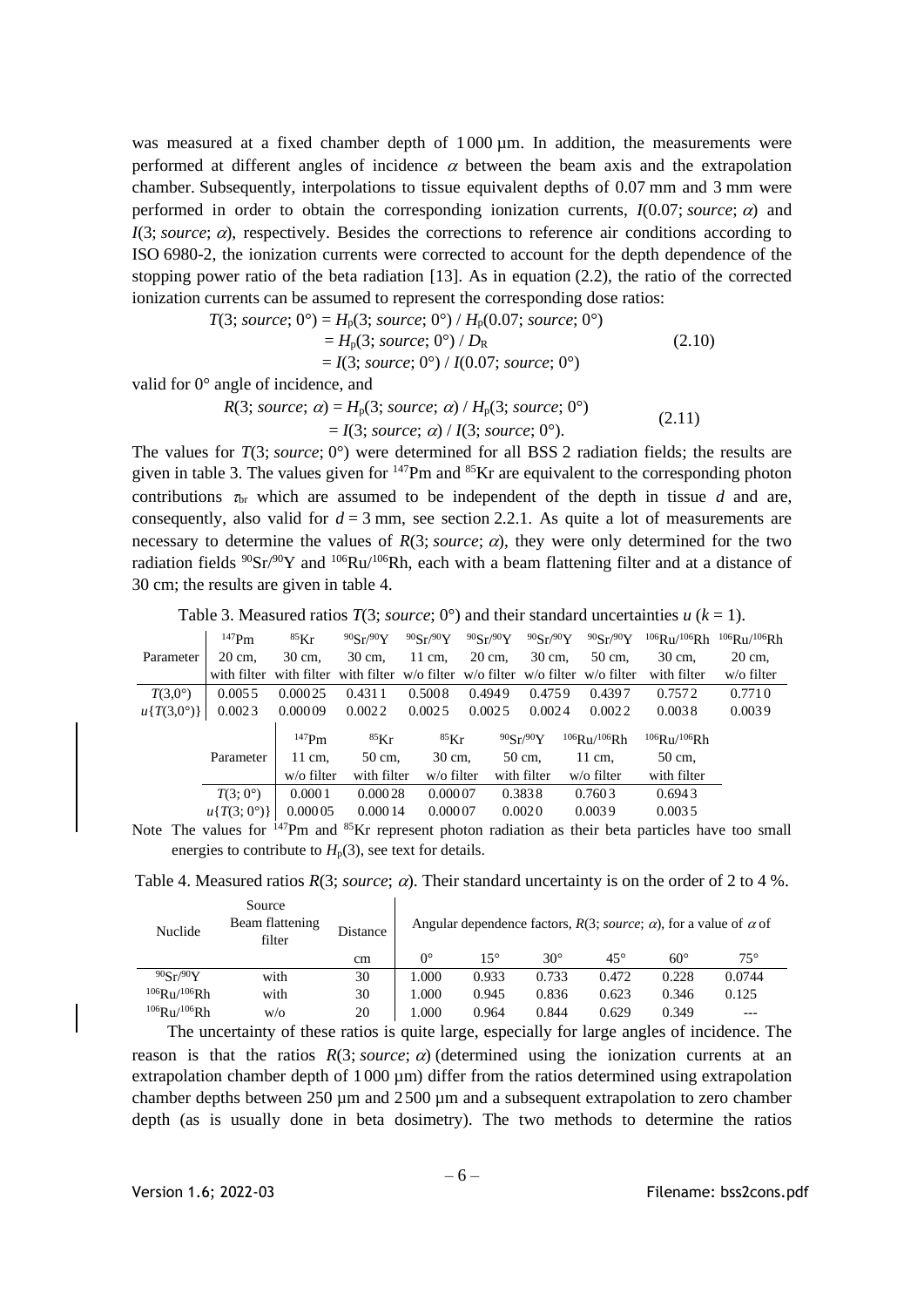$R(3; source; \alpha)$  deliver different results. A reason could be the following: The correction factor to account for the perturbation of the beta radiation by the side walls of the extrapolation chamber,  $k_{\text{pe}}$ , is taken from ISO 6980-2 [\[3\].](#page-24-2) This value is appropriate for  $\alpha = 0^{\circ}$  and thin absorbers in front of the extrapolation chamber (below 0.1 mm in thickness). However, the correction factor (*k*pe) probably takes different values for non-perpendicular radiation incidence  $(\alpha \neq 0^{\degree})$  and thicker absorbers resulting in the discrepancies described above. Therefore, further investigations will be necessary in the future.

The contribution due to photons,  $H_p(d)_{\text{phot}}$ , is assumed to be independent of the quantity as most of the photons have sufficient energy to penetrate both 0.07 mm and 3 mm of tissue; therefore, this contribution is again given by equation (2.6). The contribution due to betas is given by

 $H_{p}(3)_{\text{beta}} = H_{p}(3) - H_{p}(3)_{\text{phot}} = \{h_{p,D}(3; \text{source}; \alpha) - \tau_{\text{br}}\} \cdot \{D_{R,B}/(1 - \tau_{\text{br}})\}.$  (2.12) This equation is in an analogous way valid for the quantity  $H_p(0.07)$ .

## <span id="page-8-0"></span>**2.3.2 Implementation**

The software was modified so that the quantity  $H_p(3)$  can be chosen instead of the formerly used quantity absorbed dose in tissue at the phantom surface,  $D<sub>t</sub>(0)$ , which is no longer in use in beta dosimetry. In case  $D_1(0)$  is of interest anyway, it can be obtained from the value of  $H_p(0.07)$  by multiplication with the depth dependence factor at a tissue depth of  $d = 0$  mm,  $T(0)$ . It can be obtained from equation (2.14), see next subsection.

Both the ratio of the dose rate at 3 mm and at 0.07 mm tissue depth (reference depth) for zero degrees angle of radiation incidence, *T*(3; *source*; 0°), and the angular dependence factor,  $R(3; source; \alpha)$ , are contained in the general ASCII file "BetaFakt.ini" for the different source types. They are used by the software for radiation sources calibrated before 2011. For radiation sources calibrated in 2011 and later, the source-specific ratios  $T(3; source; 0^{\circ})$  are contained in the source specific ASCII file "BetaSek2.ini". No source-specific ratios  $R(3; source; \alpha)$  will be determined in the future, therefore, they are always used from the general ASCII file "BetaFakt.ini".

#### <span id="page-8-1"></span>**2.4 Improvement of the correction for ambient conditions**

#### <span id="page-8-2"></span>**2.4.1 Background**

The absorption and scattering of beta radiation in air are significant; even a different air density affects the betas significantly. Therefore, the BSS 2 is accompanied by a thermometer, a hygrometer, and a barometer. From their values, the ambient air density is calculated during irradiations. The correction factor for the dose was calculated in the past according to a procedure described in ISO 6980-2 [\[3\]:](#page-24-2) The deviation of the ambient air density,  $\rho$ , from reference air density,  $\rho_{00}$  (for which the reference dose rate given in the source-specific file "BetaSek2.ini" is valid) is interpreted as a small amount of ICRU tissue being added (for  $\rho_a > \rho_{a0}$  or subtracted (for  $\rho_a < \rho_{a0}$ ) in front of the object to be irradiated. The thickness of the layer is given by

$$
\Delta d = y_0 \cdot \eta_{a,t} \left( \rho_a - \rho_{a0} \right) / \rho_t, \qquad (2.13)
$$

with the distance  $y_0$  between the source and the object to be irradiated usually being 20 or 30 cm, the scaling factor from air to tissue,  $\eta_{a,t} = 0.915$ , the density of ICRU tissue,  $\rho_t = 1.0$  g/cm<sup>3</sup>, and the reference air density  $\rho_{a,0}$ . The value of  $\rho_{a,0}$  is given in the "BetaFak.ini" file. The method to calculate the air density is different in the new software version, namely according to equation (2.16), see below, and, thus, also different to the method used in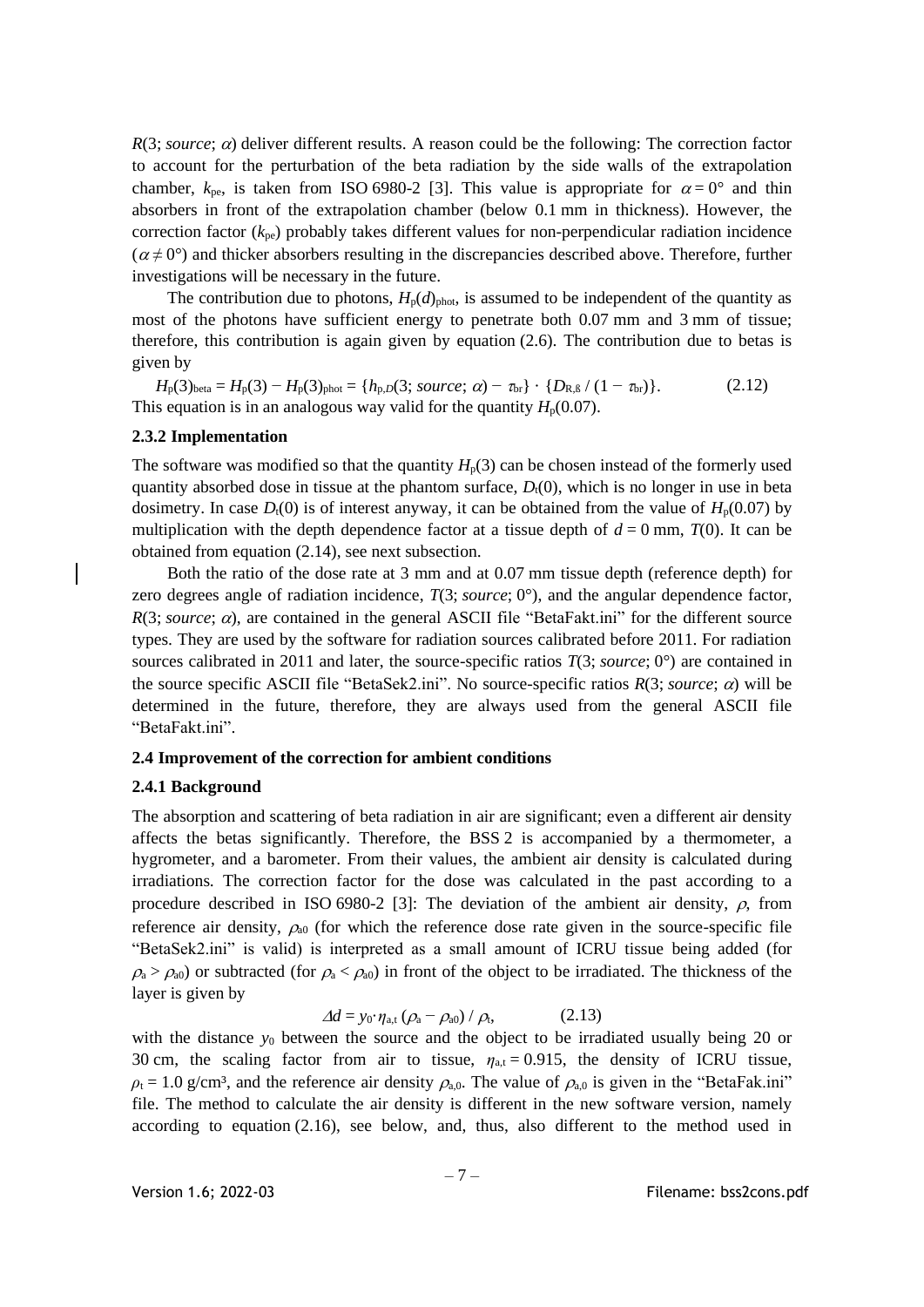ISO 6980-2 [3]. For the reference condition of  $p = 1013$  hPa,  $T = 20^{\circ}$ C, and  $r = 0.65$ , the reference air density results in  $\rho_{0.0}(65\%) = 1.1970 \text{ kg/m}^3$ . In the past, the reference dose rate was given for a reference air humidity of  $r = 0.45$  resulting in  $\rho_{a,0}(45\%) = 1.1991$  kg/m<sup>3</sup>. These two values are given in the new version of the "BetaFakt.ini" file. The former values were 1.1974 and 1.1995 kg/m<sup>3</sup> for 65% and 45%, respectively, both resulting from equation (C.5) in ISO 6980-2. The differences are below 0.03%.

The corresponding correction factor  $c_{\text{abs}}$  is calculated from a mean depth dose curve,  $T(d)$ via  $c_{\text{abs}} = T(70 \text{ µm} + \Delta d) / T(70 \text{ µm})$ . In ISO 6980-2,  $T(d)$  is approximated by exponential polynomial fits which are valid for  $\Delta d$  between 6 and 167  $\mu$ m depth in ICRU tissue and, therefore, cannot be used for the reference depth of 3 mm, corresponding to the quantity  $H_p(3)$ . Brunzendorf showed that the measured depth dose curves due to beta radiation can be approximated up to much larger depths via Chebyshev fits [\[9\]:](#page-25-4)

$$
T(d) = \frac{\sum_{i=0}^{8} (T_i \cdot \cos[i \cdot \arccos\{X(d)\}]) - \tau_{\text{br}}}{1 - \tau_{\text{br}}} \quad \text{with} \quad X(d) = 2 \cdot \frac{\log_{10}\left(\frac{d + d_{\text{shift}}}{d_{\text{min}} + d_{\text{shift}}}\right)}{\log_{10}\left(\frac{d_{\text{max}} + d_{\text{shift}}}{d_{\text{min}} + d_{\text{shift}}}\right)} - 1,\tag{2.14}
$$

with  $d \in [d_{\min}, d_{\max}]$ . The values for  $d_{\min}$ ,  $d_{\text{shift}}$ ,  $d_{\max}$ , and  $T_i$ ,  $i = 0..8$ , are given in table 5; the values for  $\tau_{\rm br}$  are given in table 2. They were obtained from measurements of depth dose curves as described in section [2.3.1,](#page-6-2) the Chebychev fits were performed as described by Brunzendorf [\[9\].](#page-25-4) The correction for ambient conditions is then given for the quantity  $H_p(d)$  with  $d \in [d_{\min}, d_{\max}]$  via

$$
c_{\text{abs}}(d) = \frac{T(d + \Delta d)}{T(d)}.\tag{2.15}
$$

The equation used in the past in the BSS 2 to calculate the actual air density is only valid in the temperature range between 15  $\degree$ C and 25  $\degree$ [C \[3\].](#page-24-2) Therefore, the following equation is used in the new BSS 2 software to calculate the air density  $\rho_a$  from the air temperature, *T* in <sup>o</sup>C, the air pressure, *p* in Pa, and the relative air humidity, *r*, according to Brunzendorf [\[13\]:](#page-25-8)

$$
\rho_{\rm a} = \frac{1}{\left[T + 273.15 \, ^\circ\text{C}\right] \cdot 287.05 \, \frac{\text{J}}{\text{kg} \cdot \text{K}}} \cdot \left\{ p - \left(1 - \frac{287.05}{461.495}\right) \cdot r \cdot 611.213 \, \text{Pa} \cdot \exp\left(\frac{17.5043 \cdot T}{241.2 \, ^\circ\text{C} + T}\right) \right\}.
$$
\n(2.16)

Equation (2.16) results in air densities as precise as 0.03 % and 0.2 % up to 30 °C and 50 °C. respectively [\[13\],](#page-25-8) and can, therefore, serve to extend the temperature range of validity of ISO 6980-2.

#### <span id="page-9-0"></span>**2.4.2 Implementation**

The parameters given in tables 2 and 5 are contained in the general ASCII file "BetaFakt.ini" and are used by the software to calculate  $c_{\text{abs}}$  for the required depth *d* in tissue of  $d = 0.07$  mm and 3 mm for  $H_p(0.07)$  and  $H_p(3)$ , respectively.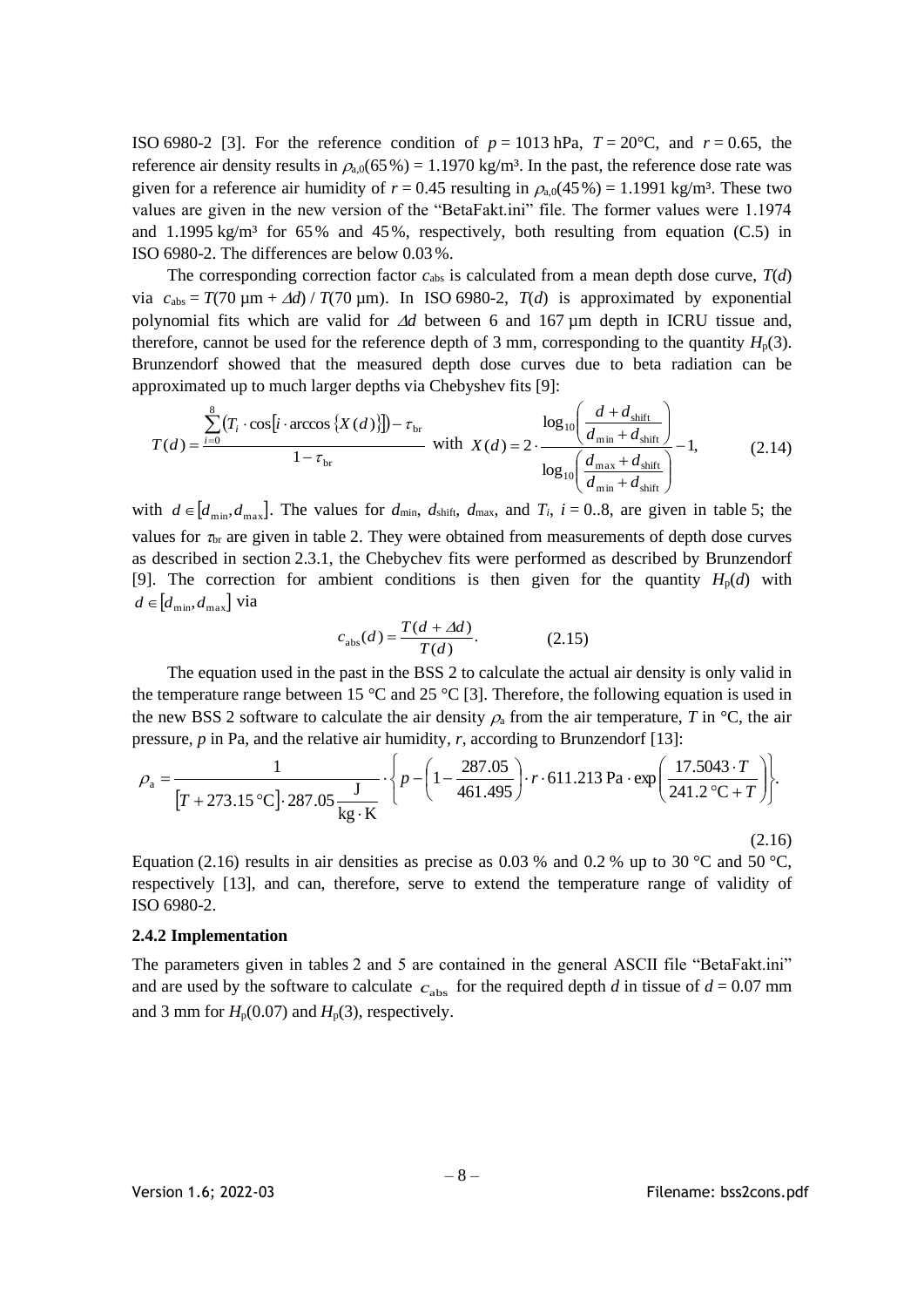|                      | $^{147}\mathrm{Pm}$ | ${}^{85}$ Kr             | 90Sr/90Y                   | 90Sr/90Y                 | $90{\rm Sr}/90{\rm Y}$     | 90Sr/90Y                   | 90Sr/90Y                                 | $106$ Ru/ $106$ Rh | $106$ Ru/ $106$ Rh |
|----------------------|---------------------|--------------------------|----------------------------|--------------------------|----------------------------|----------------------------|------------------------------------------|--------------------|--------------------|
| Para-                | 20 cm,              | 30 cm,                   | 30 cm,                     | 11 cm,                   | 20 cm,                     | 30 cm,                     | 50 cm,                                   | 30 cm,             | 20 cm,             |
| meter                |                     | with filter with filter  | with filter                | w/o filter               | w/o filter                 | $w$ /o filter              | w/o filter                               | with filter        | w/o filter         |
| $d_{\min}$           | $-1 \mu m$          | $-2 \mu m$               | $-4 \mu m$                 | $0 \mu m$                | $0 \mu m$                  | $0 \mu m$                  | $-2 \mu m$                               | $-1 \mu m$         | $-1 \mu m$         |
| $d_{\mathrm{shift}}$ | $25 \mu m$          | 585 um                   | $1090 \mu m$               | $710 \mu m$              | $910 \mu m$                | 985 um                     | 985 um                                   | $60 \mu m$         | $910 \mu m$        |
| $d_{\rm max}$        | 558 um              | 2315 um                  | $11460 \,\mathrm{\upmu m}$ | $11411 \,\mathrm{\mu m}$ | $11409 \,\mathrm{\upmu m}$ | $11409 \,\mathrm{\upmu m}$ |                                          | 11409 μm 18676 μm  | 18676 µm           |
| $T_0$                | 1.67220             | 0.40505                  | 0.52485                    | 0.57690                  | 0.56035                    | 0.54770                    | 0.53207                                  | 0.68318            | 0.57495            |
| $T_1$                | $-2.50959$          | $-0.57459$               | $-0.62644$                 | $-0.62535$               | $-0.63120$                 | $-0.62973$                 | $-0.62387$                               | $-0.53488$         | $-0.62770$         |
| T <sub>2</sub>       | 0.92046             | 0.15718                  | $-0.02725$                 | $-0.11587$               | $-0.08208$                 | $-0.06156$                 | $-0.04086$                               | $-0.29439$         | $-0.10174$         |
| $T_3$                | 0.05396             | 0.04294                  | 0.17243                    | 0.17945                  | 0.18187                    | 0.17749                    | 0.16804                                  | 0.01712            | 0.17107            |
| $T_{4}$              | $-0.16166$          | $-0.03292$               | $-0.01523$                 | 0.01967                  | 0.00225                    | $-0.00474$                 | $-0.00728$                               | 0.11269            | 0.01784            |
| $T_5$                | 0.01417             | 0.00369                  | $-0.03018$                 | $-0.02365$               | $-0.02563$                 | $-0.02559$                 | $-0.02604$                               | 0.05504            | $-0.02446$         |
| T <sub>6</sub>       | 0.01564             | $-0.00423$               | $-0.00441$                 | $-0.01608$               | $-0.01118$                 | $-0.00879$                 | $-0.00796$                               | $-0.00718$         | $-0.01323$         |
| T <sub>7</sub>       | 0.00889             | 0.00270                  | 0.00589                    | 0.00368                  | 0.00432                    | 0.00446                    | 0.00463                                  | $-0.02101$         | 0.00363            |
| $T_8$                | $-0.00705$          | 0.00049                  | 0.00096                    | 0.00152                  | 0.00157                    | 0.00108                    | 0.00171                                  | $-0.01169$         | 0.00104            |
|                      |                     | <sup>147</sup> Pm 11 cm, | ${}^{85}$ Kr               | ${}^{85}$ Kr             |                            | 90Sr/90Y                   | $106$ R <sub>11</sub> /106 <sub>Rh</sub> | $106$ Ru/ $106$ Rh |                    |
|                      | Para-               | w/o filter               | 50 cm,                     | 30 cm,                   |                            | 50 cm,                     | 11 cm,                                   | 50 cm,             |                    |
|                      | meter               |                          | with filter                | w/o filter               |                            | with filter                | w/o filter                               | with filter        |                    |
|                      | $d_{\min}$          | $0 \mu m$                | $0 \mu m$                  |                          | $0 \mu m$                  | $-3 \mu m$                 | $0 \mu m$                                |                    | $-8 \mu m$         |
|                      | $d_{\rm shift}$     | $110 \mu m$              | $1135 \mu m$               |                          | 685 µm                     | 1085 µm                    | 860 µm                                   |                    | 1785 µm            |
|                      | $d_{\rm max}$       | 11408 µm                 | 3880 µm                    |                          | 4901 µm                    | 11398 µm                   | 21457 µm                                 |                    | 21459 µm           |
|                      | $T_{0}$             | 0.48350                  | 0.30701                    | 0.34512                  |                            | 0.50226                    | 0.55902                                  | 0.48855            |                    |
|                      | $T_1$               | $-0.89062$               | $-0.49681$                 | $-0.53577$               |                            | $-0.61408$                 | $-0.63364$                               | $-0.61921$         |                    |
|                      | T <sub>2</sub>      | 0.69086                  | 0.27256                    | 0.221 17                 |                            | 0.00142                    | $-0.07661$                               | 0.03769            |                    |
|                      | $T_3$               | $-0.43061$               | $-0.06098$                 | 0.01728                  |                            | 0.15208                    | 0.18264                                  | 0.14943            |                    |
|                      | $T_{4}$             | 0.19370                  | $-0.02710$                 | $-0.06914$               |                            | $-0.01592$                 | 0.00571                                  | $-0.04091$         |                    |
|                      | $T_5$               | $-0.02682$               | 0.02547                    | 0.02786                  |                            | $-0.02762$                 | $-0.03113$                               | $-0.02112$         |                    |
|                      | T <sub>6</sub>      | $-0.04924$               | $-0.01210$                 | 0.00098                  |                            | $-0.00524$                 | $-0.01330$                               | 0.00000            |                    |
|                      |                     |                          |                            |                          |                            |                            |                                          |                    |                    |
|                      | $T_7$               | 0.05650                  | $-0.00158$                 | $-0.00149$               |                            | 0.00671                    | 0.00681                                  | 0.00691            |                    |

Table 5. Parameters of the mean source-specific depth-dose curves *T*(*d*).

### <span id="page-10-0"></span>**2.4.3 Overview of depth dose curves**

Figure A shows and overview of the depth dose curves in a in a tissue equivalent phantom described in equation 2.14 and table 5: The higher the beta mean energy, the deeper the electrons penetrate the tissue. Especially, the depth dose curves for <sup>147</sup>Pm show a steep decrease with increasing tissue depth due to its rather small beta mean energy of approximately  $\bar{E}_{\text{beta}} \approx 0.07 \text{ MeV}$  and 0.08 MeV, for <sup>147</sup>Pm 20 cm with beam-flattening filter and <sup>147</sup>Pm 11 cm without beam-flattening filter, respectively. For <sup>85</sup>Kr with  $\overline{E}_{\text{beta}} \approx 0.25 \text{ MeV}$ , the dose continuously decreases with increasing tissue depth due to the continuous slowing down and absorption of the electrons on their path through the phantom. Finally, the rather large beta mean energies of the <sup>90</sup>Sr<sup>/90</sup>Y and <sup>106</sup>Ru<sup>/106</sup>Rh sources,  $\overline{E}_{\text{beta}} \approx 0.8 \text{ MeV}$  and  $\overline{E}_{\text{beta}} \approx 1.2 \text{ MeV}$ , respectively, result in dose build-up effect, i.e., at medium tissue depth of 500  $\mu$ m to 1000  $\mu$ m, increases before it decreases further down at larger depths.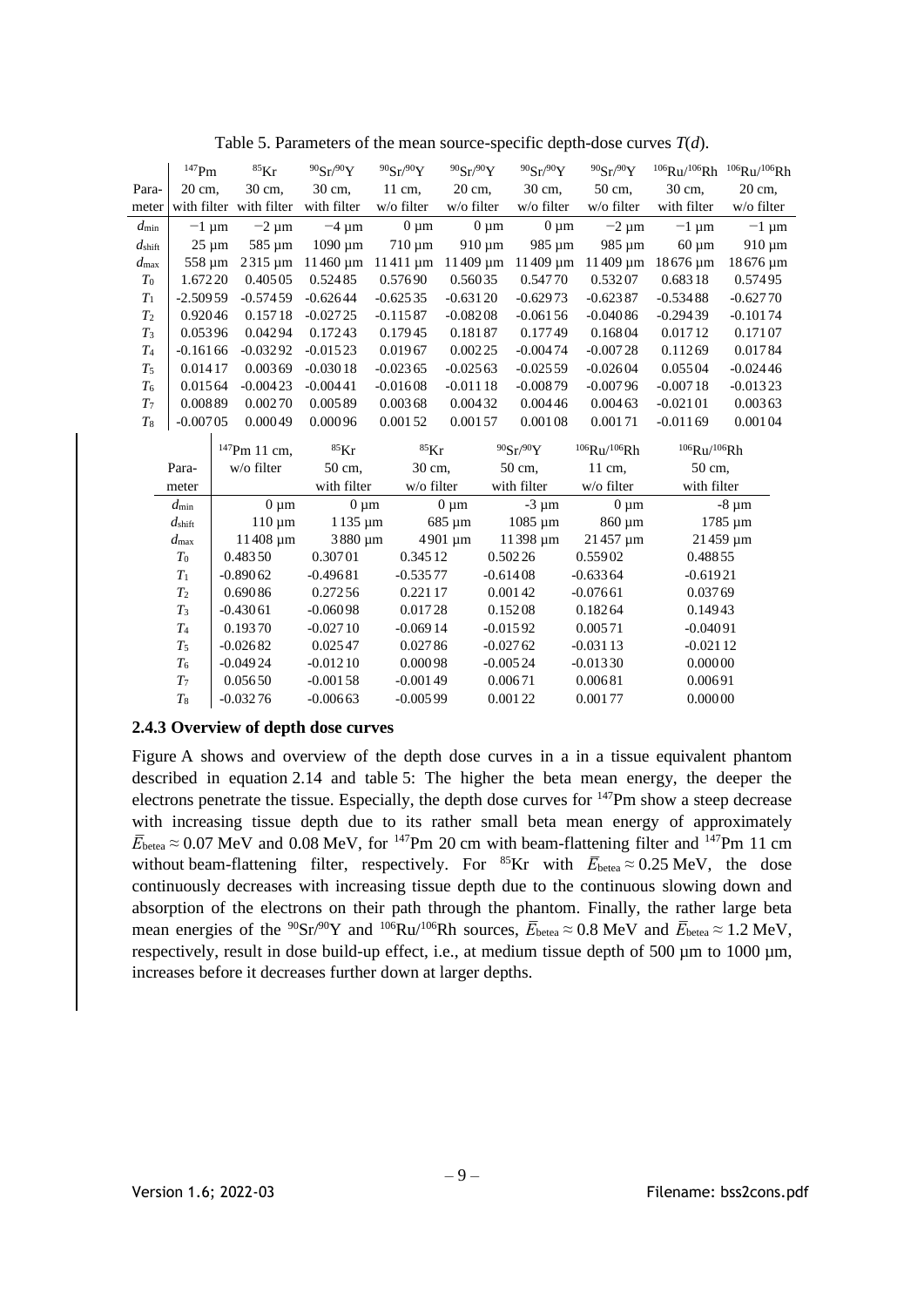

Figure A. Transmission relative to 70  $\mu$ m depending on the depth in a tissue equivalent phantom. Top: Full depth dose curves; Bottom: Depth dose curves with limited ordinate and tissue depth.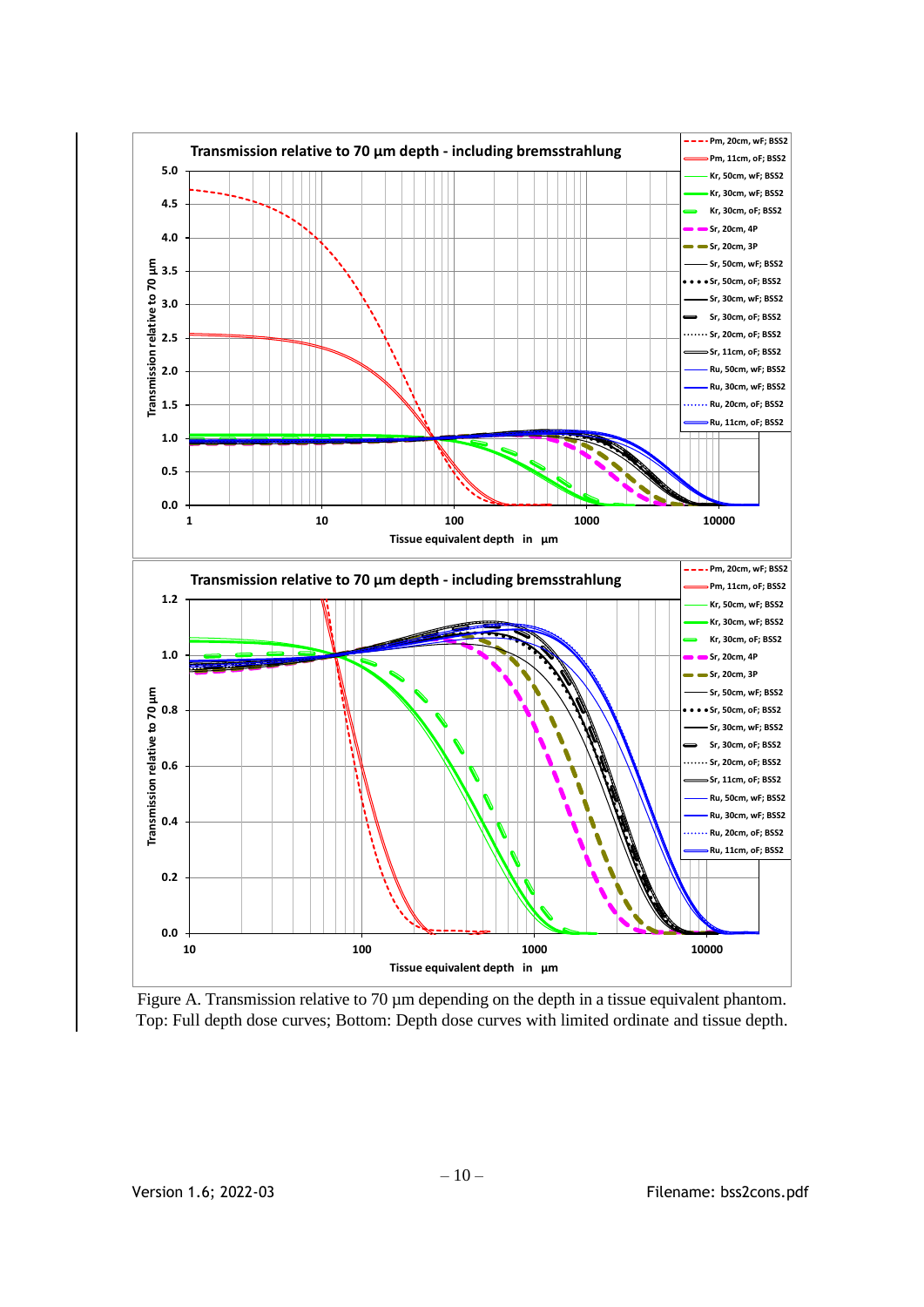## <span id="page-12-1"></span>**2.5 Checksum test to secure the calibration data**

## <span id="page-12-2"></span>**2.5.1 Background**

The software and the \*.ini-files are essential parts of the BSS 2. Therefore, the simplest measure to protect them from (un)intentional changes will be applied in the future: The main program and the driver are distributed as executable files. The \*.ini-files are ASCII files which in the past were located in the Windows directory. In the future, the \*.ini-files cannot be located in the Windows directory any longer, as newer versions of Windows (above XP) do not allow an ordinary program (as the BSS 2 software) to save files in the Windows directory. Therefore, the place of the \*.ini-files will be in the same directory as the software itself. As this directory is more public, all data affecting the dose value (reference dose rate, reference date, correction factors, and others) are secured by a simple checksum which is recalculated during every start up of the program.

## <span id="page-12-3"></span>**2.5.2 Implementation**

A checksum is calculated on the basis of all relevant data contained in the two files "BetaFakt.ini" and "BetaSek2.ini". "Relevant data" are all data needed for the determination of the irradiation conditions, like correction factors and dose. The checksum is stored in the ini files (outside the area of the relevant data). During each program start the checksums are recalculated and compared to the sums stored in the files. If the sums are not the same, the program stops with an error message. The reference checksum of the "BetaFakt.ini" file (Version 7.0 and above) is stored in that file, however, old "BetaSek2.ini" files do not contain a checksum. Therefore, the special program "BetaSek2Chk.exe" will be distributed together with the BSS 2 software itself. Once that program is used to open a "BetaSek2.ini" file it automatically inserts the reference checksum into the user specific file "BetaSek2.ini". In addition the uncertainties of the reference dose rates are enlarged (see below). The original version of the "BetaSek2.ini" file will be stored in a backup file.

## <span id="page-12-4"></span>**2.6 Connection of the PC and the BSS 2 via network interface (TCP/IP)**

### <span id="page-12-5"></span>**2.6.1 Background**

In the past, the BSS 2 was connected with the controlling PC via the serial (RS232) and parallel (printer) port. Most current PCs are delivered without these ports; instead USB and Ethernet ports are available.

### <span id="page-12-6"></span>**2.6.2 Implementation**

The serial and parallel ports of the BSS 2 control electronics were replaced by an Ethernet port enabling the complete data transfer between PC and BSS 2. The control electronics of old devices can be upgraded to the Ethernet port by the manufacturer. This could be of interest in case the PC of an old BSS 2 broke down and had to be replaced by a newer PC, not supplying the serial (RS232) and parallel port.

### <span id="page-12-0"></span>**2.7 Distribution with rod and slab phantom**

### <span id="page-12-7"></span>**2.7.1 Background**

In the past, the BSS 2 was distributed without any phantom. As mounting a rod or slab of more than 50 cm length exactly perpendicular to the beam axis is mechanically not trivial, new BSS 2s are delivered with a rod and slab phantom according to ISO.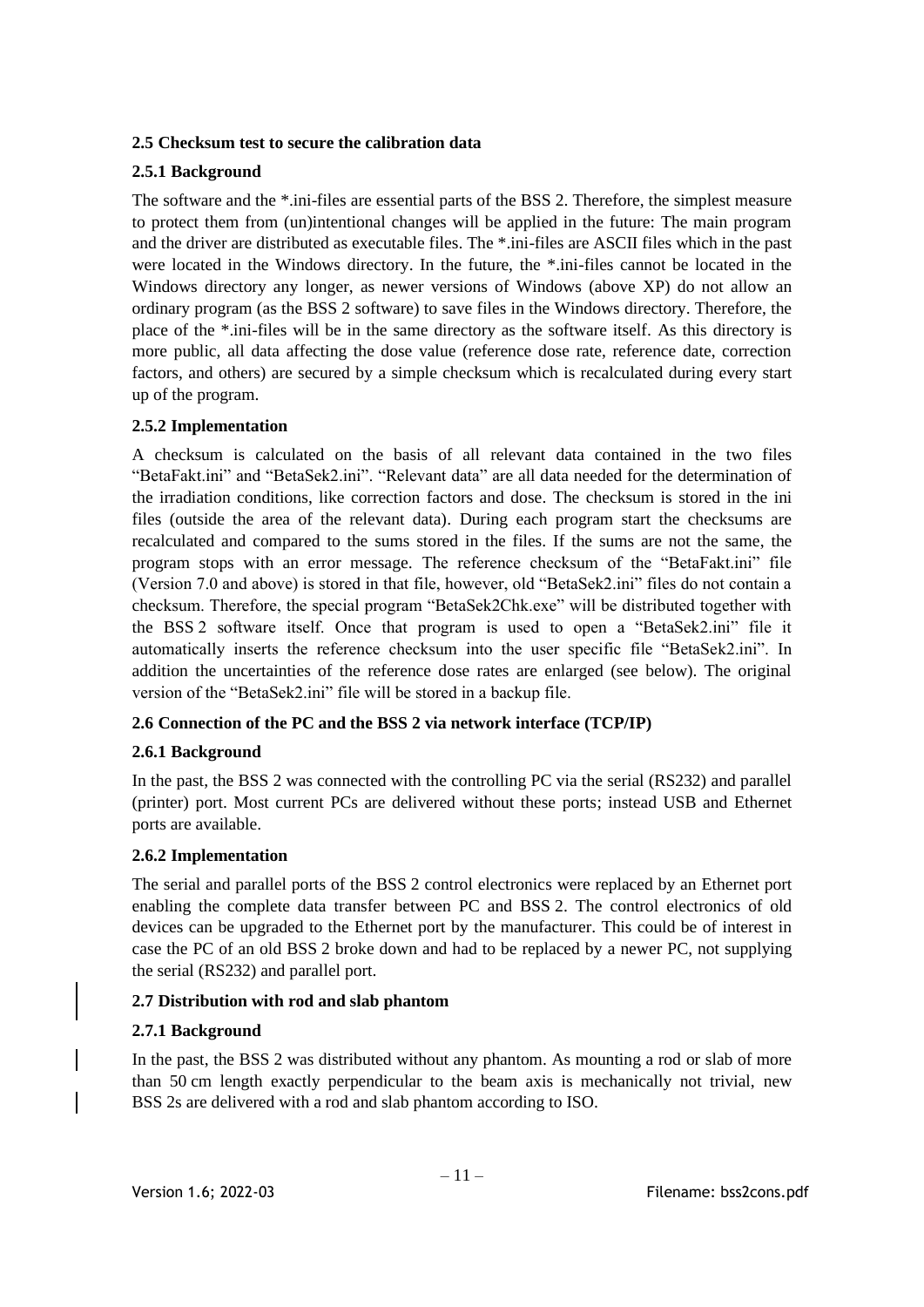### <span id="page-13-1"></span>**2.7.2 Implementation**

New BSS 2s are delivered with a rod and slab phantom. They can be mounted onto a small ground plate which enables the subsequent adjustment of the irradiation distance and the angle of radiation incidence. In contrast to old BSS 2 devices this table must no longer be demounted, but other set-ups than the rod or slab phantom can still be mounted on it. For old BSS 2s, the new rod and slab phantom can be obtained from the manufacturer. They will be accompanied by a new ground plate which can be installed by the user. Both new phantoms are in line with to the corresponding ISO phantoms [\[3\].](#page-24-2) Appendix [B](#page-16-0) contains an up-to-date photograph of the BSS 2.

## <span id="page-13-0"></span>**2.8 Distribution with an embedded mini-PC**

## <span id="page-13-2"></span>**2.8.1 Background**

In the past, the BSS 2 was connected with a controlling PC via the serial (RS232) and parallel (printer) port or Ethernet. However, PCs usually obtain every now and then hard- or software updates possibly leading to connection problems.

## <span id="page-13-3"></span>**2.8.2 Implementation**

Since 2017, new BSS 2s are delivered together with an embedded mini-PC (with the operating system Linux) implemented in the control electronics – instead of a PC. Accordingly, the BSS 2 software was rewritten to a Linux version. Appendix [B](#page-16-0) shows a screen shot of the updated software of the BSS 2. To replace the former PC, an up-to-date control electronic including the embedded mini-PC and the new software can be obtained from the manufacturer [\[5\].](#page-24-4)

## <span id="page-13-4"></span>**3 Determination of the total dose (rate)**

All equations in section [2](#page-3-1) containing dose values are accordingly valid for the corresponding dose rate values by division with the respective irradiation time. The reference beta-particle absorbed dose rate,  $\dot{D}_{R,\beta}$ , is given in the ASCII file "BetaSek2.ini". From  $\dot{D}_{R,\beta}$  and the correction factors and conversion coefficients described in section [2,](#page-3-1) the dose rate during an irradiation is determined by the BSS 2 software via

<span id="page-13-5"></span>
$$
\dot{H}_{\text{p}}(d)_{\text{irr}} = {\left\langle \dot{H}_{\text{p}}(d)_{\text{beta}} \cdot c_{\text{abs}}(d) + \dot{H}_{\text{p,phot}} \right\rangle} \cdot k_{\text{de}},
$$
\n(3.1)

see equations  $(2.5)$ ,  $(2.6)$ ,  $(2.12)$ , and  $(2.15)$ . The correction factor due to ambient conditions,  $c_{\text{abs}}(d)$ , only applies to the beta contribution of the dose rate,  $\dot{H}_{\text{p}}(d)_{\text{beta}}$ , as the photons' absorption in air is negligible. The correction for the exponential decay is obtained via  $k_{\text{de}} = \exp \left[ -(t_{\text{m}} - t_0) \cdot \ln 2/t_{1/2} \right]$ (3.2)

with  $t_m$ , the irradiation date,  $t_0$ , the reference date given in the calibration certificate (given in the ASCII file "BetaSek2.ini"), and  $t_{1/2}$ , the half-life of the radionuclide used (given in the ASCII file "BetaFakt.ini"). All other variables and their determination are described in section [2.](#page-3-1)

To obtain the dose rate only due to beta and photon radiation,  $H_p(d)_{beta,ir}$  and  $H_{p,phot,ir}$ , respectively, the following additional equations, directly deduced from equation (3.1), can be used:

$$
\dot{H}_{\text{p}}(d)_{\text{beta,irr}} = \dot{H}_{\text{p}}(d)_{\text{beta}} \cdot c_{\text{abs}}(d) \cdot k_{\text{de}}
$$
\n
$$
= \left\{ h_{\text{p},D} (d; source; \alpha) - \tau_{\text{br}} \right\} \cdot \left\{ \dot{D}_{\text{R},\text{B}} / (1 - \tau_{\text{br}}) \right\} \cdot c_{\text{abs}}(d) \cdot k_{\text{de}}
$$
\n(3.3)

and

Version 1.6; 2022-03 **Filename:** bss2cons.pdf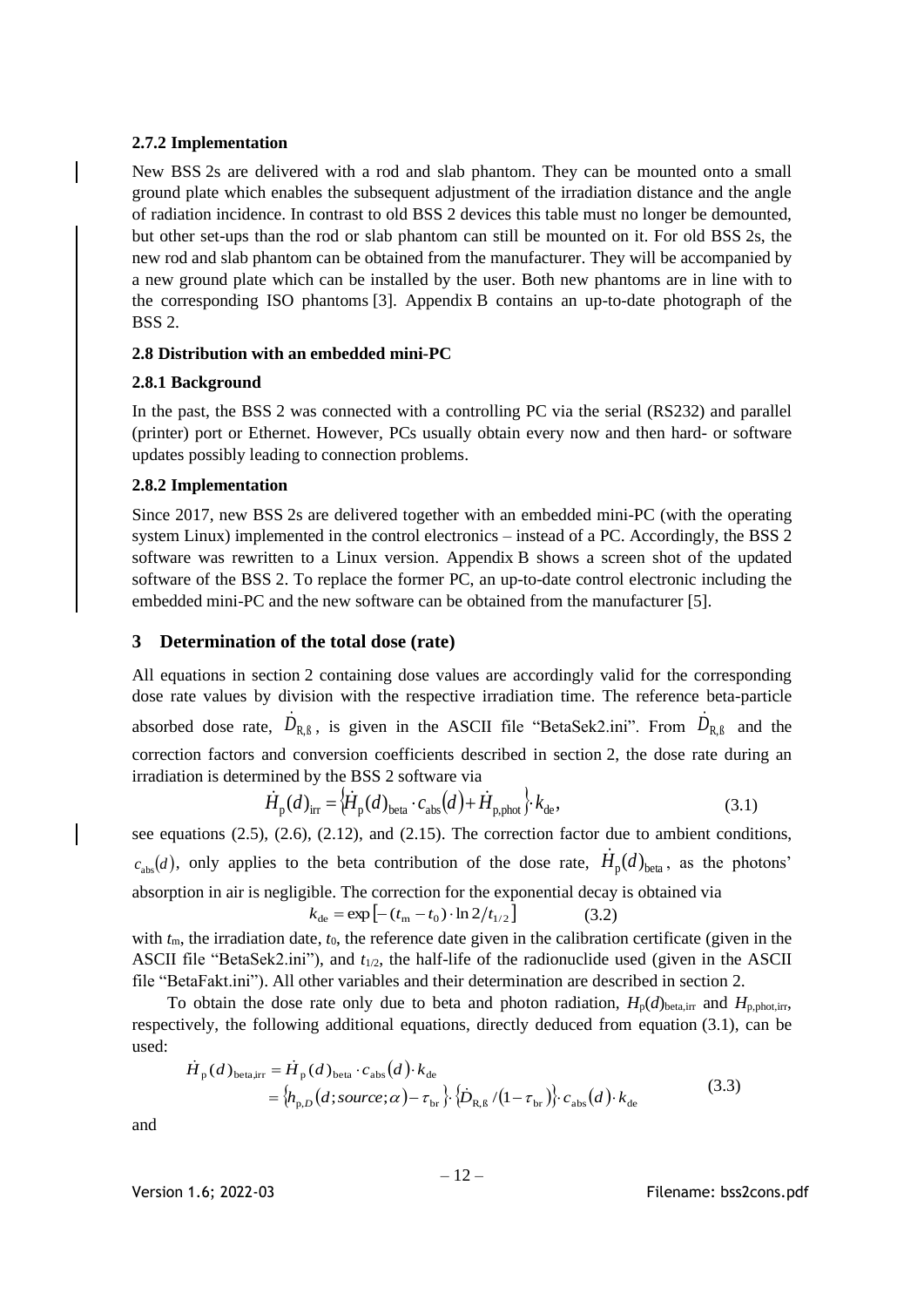$$
\dot{H}_{\text{p,phot,irr}} = \dot{H}_{\text{p,phot}} \cdot k_{\text{de}}
$$
\n
$$
= \tau_{\text{br}} \cdot {\dot{\phi}_{\text{R,B}} / (1 - \tau_{\text{br}})} \cdot k_{\text{de}}
$$
\n(3.4)

resulting in the total dose rate during an irradiation (equivalent to equation (3.1)):

$$
\dot{H}_{\rm p}(d)_{\rm irr} = \dot{H}_{\rm p}(d)_{\rm beta, irr} + \dot{H}_{\rm p, phot, irr}
$$
\n(3.5)

For the determination of the dose value, the BSS 2 software uses the dose rate as given in equation [\(3.1\)\)](#page-13-5) and multiplies it by the irradiation time. This is done continuously during an irradiation and the BSS 2 software calculates the accumulated dose repeatedly using all the correction factors as mean values (time weighted) over the irradiation time elapsed so far, and closes the shutter on the operators' demand or when a preset dose value is reached. If a dose rate was preselected, the total dose determined as described above is divided by the irradiation time to obtain the mean dose rate for a (short or long) irradiation [\[1\].](#page-24-0)

#### <span id="page-14-0"></span>**4 Conclusions**

The extensions to the BSS 2 described in this paper render the BSS2 well suited to serve another long period of time as a reliable irradiation facility delivering doses and dose rates traceable to PTB.

In addition, extensions 1 to 4 may serve as a basis for a revision of the ISO standard ISO 6980 [\[2\]](#page-24-1)[\[3\]](#page-24-2)[\[4\]](#page-24-3) in order to implement the quantity  $H_p(3)$ .

#### **Acknowledgments**

The authors wish to thank Phil Brüggemann (PTB) for the many measurements necessary to obtain the data given in tables 3 and 4 and for all his practical support and Peter Ambrosi (PTB) for many valuable comments on the manuscript.

### **Funding**

This work was financially supported by the Bundesministerium für Wirtschaft und Technologie through the project ''Innovation mit Normen und Standards – INS": 'Verbesserung der Überwachung der Dosis der Augenlinse".

| Symbol             | Meaning                                                                                                                                                                                                                                                    |
|--------------------|------------------------------------------------------------------------------------------------------------------------------------------------------------------------------------------------------------------------------------------------------------|
| $\alpha$           | (mean) angle of beta-particle incidence under calibration conditions                                                                                                                                                                                       |
| $c_{\rm abs}$      | correction factor for variations in the attenuation and scattering of beta particles<br>between the source and the point of test due to variations from reference<br>conditions to correct from reference dose to the dose under the ambient<br>conditions |
| $\overline{d}$     | depth in ICRU tissue                                                                                                                                                                                                                                       |
| $\Delta d$         | effective layer of tissue between source and point of test due to the deviation of<br>the air density from reference air density                                                                                                                           |
| $d_{\min}$         | minimal value of $d$ for which $T(d)$ can be calculated                                                                                                                                                                                                    |
| $d_{\text{shift}}$ | parameter for the calculation of $T(d)$                                                                                                                                                                                                                    |
| $d_{\max}$         | maximal value of d for which $T(d)$ can be calculated                                                                                                                                                                                                      |

### <span id="page-14-1"></span>**A List of symbols and their meanings in alphabetical order**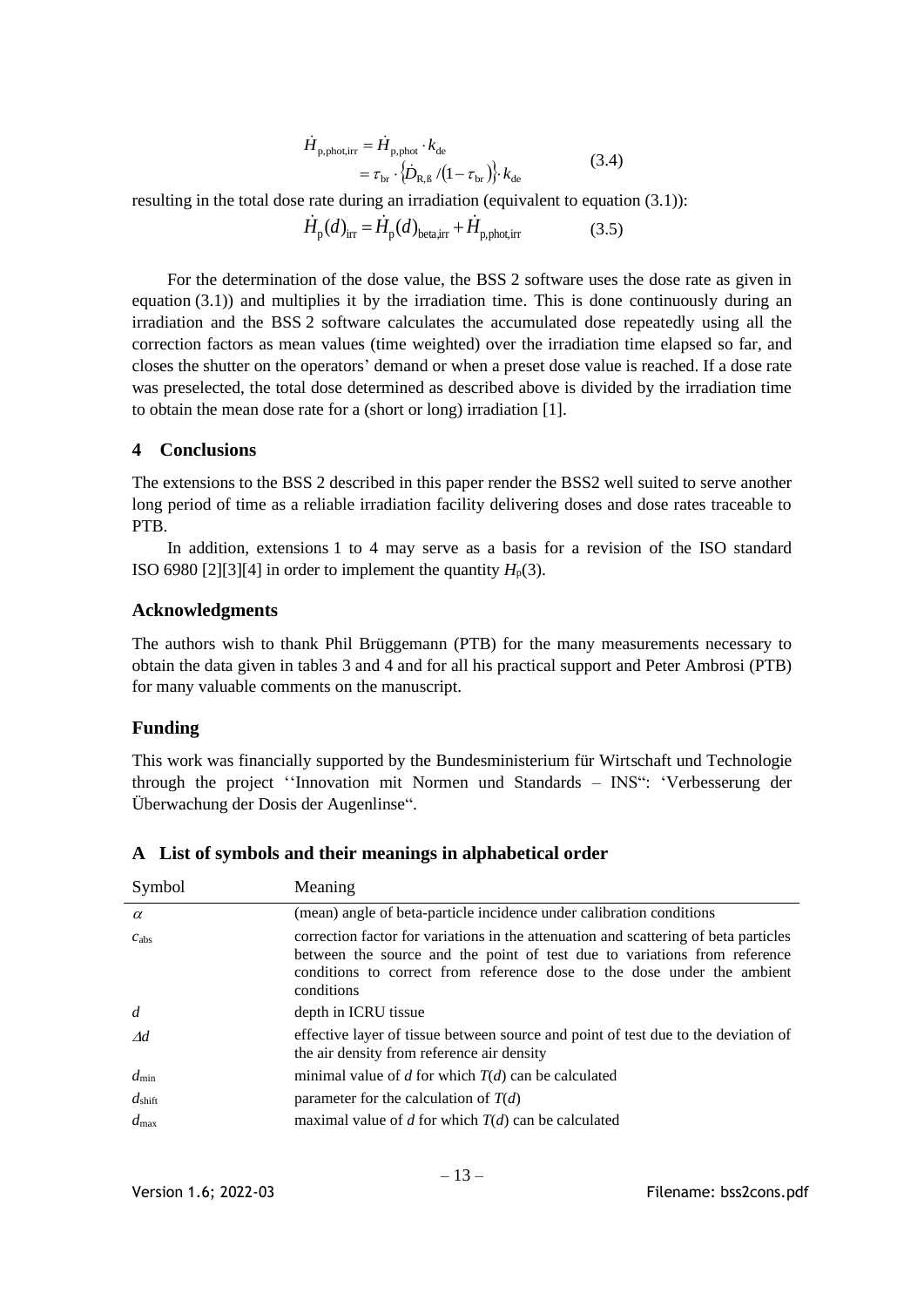| Symbol                                    | Meaning                                                                                                                                                                                                                                                  |
|-------------------------------------------|----------------------------------------------------------------------------------------------------------------------------------------------------------------------------------------------------------------------------------------------------------|
| $D_{\rm R}$                               | reference absorbed dose                                                                                                                                                                                                                                  |
| $D_{\rm R, \beta}$                        | reference beta-particle absorbed dose                                                                                                                                                                                                                    |
| $D_t(d)$                                  | absorbed dose at a depth of $d$ in ICRU tissue                                                                                                                                                                                                           |
| $D_{t}(0.07)_{\text{beta}} = D_{R,\beta}$ | $D_t(0.07)$ due to beta radiation                                                                                                                                                                                                                        |
| $h_{p,D}(d; source; \alpha)$              | conversion coefficient from $D_R$ to $H_p(d)$ for angle $\alpha$ and source type (the<br>subscript " $_{p,D}$ " denotes "conversion from absorbed dose D to personal dose")                                                                              |
| $H_{p}(d)$                                | personal dose equivalent at a depth $d$ in ICRU tissue                                                                                                                                                                                                   |
| $H_{p}(d)_{\text{beta}}$                  | $H_p(d)$ due to beta radiation                                                                                                                                                                                                                           |
| $H_{p}(d)_{\text{phot}}$                  | personal dose equivalent in ICRU tissue due to photons                                                                                                                                                                                                   |
| i                                         | number                                                                                                                                                                                                                                                   |
| $\boldsymbol{I}$                          | ionization current                                                                                                                                                                                                                                       |
| $I(d; source; \alpha)$                    | ionization current interpolated to depth $d$ for angle $\alpha$ and source type                                                                                                                                                                          |
| $I_{\text{phot}}$                         | ionization current caused by photon radiation                                                                                                                                                                                                            |
| $k_{\rm de}$                              | correction factor for radioactive decay of the beta particle source                                                                                                                                                                                      |
| $\eta_{\mathrm{a},\mathrm{t}}$            | beta-particle attenuation scaling factor of air relative to tissue                                                                                                                                                                                       |
| p                                         | air pressure                                                                                                                                                                                                                                             |
| $\rho_{\rm a}$                            | density of air at ambient conditions                                                                                                                                                                                                                     |
| $\rho_{\rm a0}$                           | density of air at reference conditions                                                                                                                                                                                                                   |
| $\rho_{\rm t}$                            | density of tissue                                                                                                                                                                                                                                        |
| r                                         | relative air humidity                                                                                                                                                                                                                                    |
| $R(3; source; \alpha)$                    | angular dependence factor of $h_{p,D}(3; source; \alpha)$                                                                                                                                                                                                |
| source                                    | a source type specifies the radionuclide, the beam flattening filter, and the<br>distance of the radiation source from the point of irradiation, e.g. source may<br>represent ' <sup>147</sup> Pm with a beam flattening filter and at a 20 cm distance' |
| $\tau_{\rm br}$                           | photon contribution to the total dose                                                                                                                                                                                                                    |
| $t_{1/2}$                                 | half-life of a radioisotope                                                                                                                                                                                                                              |
| $t_0$                                     | reference time for which the given reference dose rate is valid (according to<br>calibration certificate of specific radiation source)                                                                                                                   |
| $t_{\rm m}$                               | time at which an irradiation is performed                                                                                                                                                                                                                |
| T                                         | air temperature                                                                                                                                                                                                                                          |
| $T(3; source; 0^{\circ})$                 | conversion coefficient from $D_R$ to $H_p(3)$ for angle 0° and <i>source</i> type                                                                                                                                                                        |
| T(d)                                      | transmission factor $D_t(d)/D_t(0.07)$ in tissue for angle 0°                                                                                                                                                                                            |
| X(d)                                      | intermediate function with values between $-1$ and 1 to calculate $T(d)$                                                                                                                                                                                 |
| $y_0$                                     | distance from the source to the point of test                                                                                                                                                                                                            |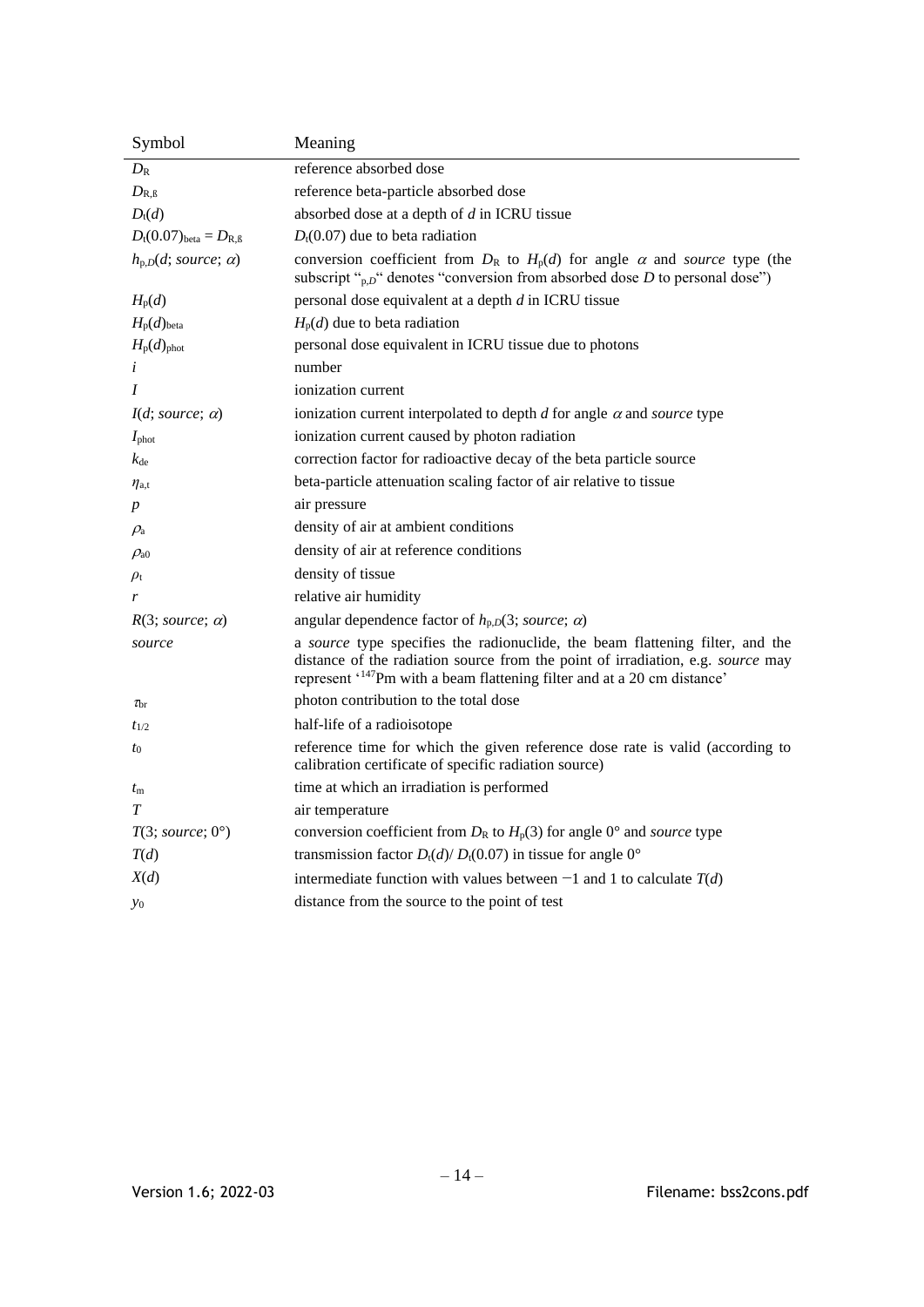| Irradiation                               |                         |               |                         |  |  |
|-------------------------------------------|-------------------------|---------------|-------------------------|--|--|
|                                           |                         |               | 2017.09.06 16:25:17     |  |  |
| Quantities                                | <b>Dosemeter Number</b> |               | Dose Rate (beta+phot.)  |  |  |
| $\odot$ Hp(0,07)<br>$\circ$ H'(0,07)      | <b>B-123456Z</b>        |               | 23,00 mSv/h             |  |  |
| $\circ$ Hp(3)<br>$\circ$ H'(3)            |                         |               | $\pm$ 3.7 % (k=2)       |  |  |
| <b>Source</b>                             |                         |               | <b>Irradiation Time</b> |  |  |
| $\circ$ Ru-106<br>◎ Sr-90                 | Nominal Angle in deg    |               | 0,0 s                   |  |  |
| ○ Kr-85<br>$O Pm-147$                     | 0                       |               | <b>Source: Sr-90/1</b>  |  |  |
| <b>Distance</b>                           | <b>Remark</b>           |               | <b>Filter: Sr-90/1</b>  |  |  |
| $\odot$ 11 cm<br>$\circ$ 20 cm<br>◎ 30 cm | Beta Sekundärnormal     |               | Distance: 30 cm         |  |  |
| $\circ$ 50 cm                             |                         |               | Angle: 0 deg            |  |  |
| <b>Phantom</b>                            |                         | <b>Closed</b> | Temperature: 21,4 °C    |  |  |
| <b>Rod</b><br>○ Cylinder<br>⊙ Slab        | <b>Start</b>            | <b>Stop</b>   | Atm.Press.: 100,180 kPa |  |  |
| ○ without                                 |                         | Exit          | Humidity: 59 %          |  |  |
|                                           |                         |               | PTB Fachbereich 6.3     |  |  |

# <span id="page-16-0"></span>**B Screenshot of the software and photograph of the current BSS 2 model**

Figure 1. Screen shot of the new software version with the options to choose the quantity  $H_p(3)$ and the <sup>106</sup>Ru/<sup>106</sup>Rh radiation source. The dose (upper right) contains the contributions due to betas and photons.



Figure 2. Photograph of the current BSS 2 model including the new ISO rod and ISO-equivalent slab phantom and an embedded mini-PC inside the control electronics.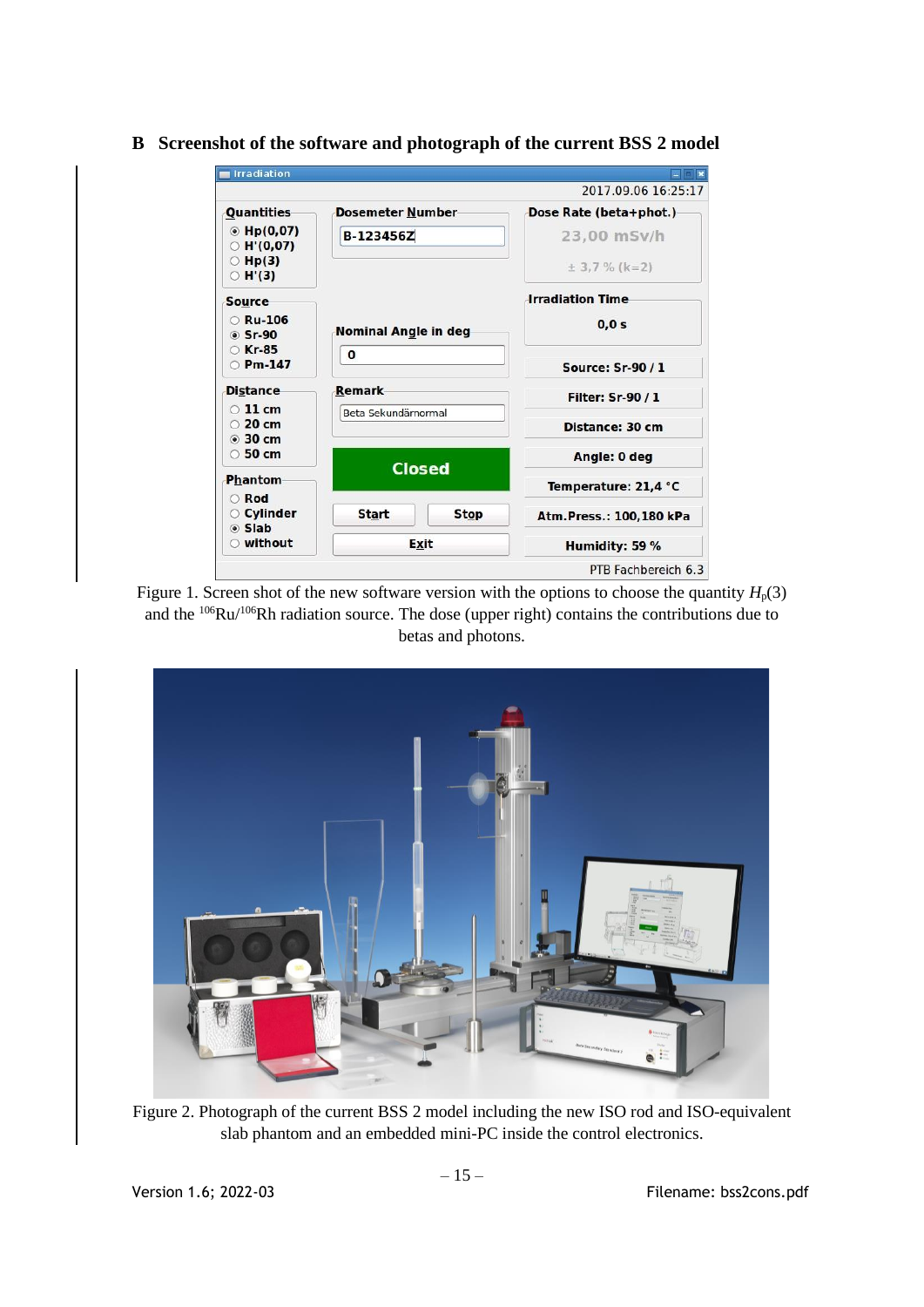#### <span id="page-17-0"></span>**C Uncertainty in measurement**

In this section the method used in the BSS 2 software to determine the uncertainty is described: After every irradiation (dose or dose rate), first the uncertainty of the dose rate is determined and subsequently the uncertainty of the dose (in case a dose irradiation was performed).

The method to calculate the dose rate due to betas and photons is given in equation (3.3) and (3.4), respectively. To take into account all relevant uncertainty contributions, these equations are extended to the following model functions:

$$
\dot{H}_{\rm p}(d)_{\rm beta, irr} = \left\{ T(d; source, 0^{\circ}) \cdot R(d; source, \alpha) - \tau_{\rm br} \right\} \cdot \left\{ \dot{D}_{\rm R,B} / (1 - \tau_{\rm br}) \right\} \cdot c_{\rm absDist} \cdot c_{\rm absMeas} \cdot c_{\rm absFit} \cdot k_{\rm de} \cdot k_{\rm Dist}
$$
\n(C.1)

and

$$
\dot{H}_{\text{p,phot,irr}} = \tau_{\text{br}} \cdot \left\{ \dot{D}_{\text{R,B}} / \left( 1 - \tau_{\text{br}} \right) \right\} \cdot k_{\text{de}} \cdot k_{\text{Dist}} \tag{C.2}
$$

The correction for the ambient conditions, see equations  $(2.15)$ ,  $(3.1)$ , and  $(3.3)$ , is represented here by  $c_{\text{abs}}(d) = c_{\text{absDist}} \cdot c_{\text{absMees}} \cdot c_{\text{absFit}}$ . Here  $c_{\text{absDist}}$  has the same value as  $c_{\text{abs}}(d)$  and takes its uncertainty due to the uncertainty in the distance into account,  $c_{\text{absMeas}}$  is unity but takes the uncertainty contribution due to the measurement uncertainty of the current air temperature, air pressure, and relative humidity of  $c_{\text{abs}}(d)$  into account,  $c_{\text{absFit}}$  is also unity but takes the uncertainty contribution due to the uncertainty of the fit function of  $T(d)$  of  $c_{abs}(d)$  into account, see equation (2.14), and  $k_{Dist}$  is unity but takes the uncertainty of the dose rate due to the quadratic distance law into account. Further explanations of the variables are given in table 6. The total dose rate due to betas and photons,  $\dot{H}_p(d)_{irr}$ , is given in equation (3.5).

With the irradiation time given by

$$
\Delta t_{\text{dose}} = \left(t_{\text{stop}} - t_{\text{start}}\right) + \frac{\Delta t_{\text{open}} - \Delta t_{\text{close}}}{2} \tag{C.3}
$$

(see also equation (4.1) in Ambrosi et al. [1]), the model function for the total dose results in

$$
H_{\rm p}(d)_{\rm irr} = \dot{H}_{\rm p}(d) \cdot \Delta t_{\rm dose} \tag{C.4}
$$

In tables 7 to 12 examples of the uncertainty budgets for the resulting quantities are given for an irradiation performed in terms of  $H_p(0.07)$  with <sup>147</sup>Pm at an angle of radiation incidence of  $\alpha = 45^{\circ}$ . Each time the complete uncertainty budget is given in order to show the impact of the uncertainty of each input variable on the final result. For example, it can be seen in table 12 that the uncertainties of the reference dose rate and the angular factor are dominant.

All final results are listed in table 13 presenting only the appropriate number of digits.

In tables 14 to 17 the standard uncertainties of the input variables are given, these values are contained in the new version of the "BetaFakt.ini" file accompanying the BSS 2 software. The values were deduced as follows:

- 1. The standard uncertainty of *T*(0.07;*source*;0°) is zero as the reference calibration is performed at a depth of 0.07 mm.
- 2. The standard uncertainty of  $T(3;source; 0^{\circ})$ ,  $\tau_{\text{br}}$ , and  $c_{\text{absFit}}$  was deduced from the uncertainty of the fit of the depth dose curve measurement, see Brunzendorf [8].
- 3. The standard uncertainty of  $c_{\text{absDist}}$  was deduced via the following method: A maximum uncertainty of the distance from the source of 0.5 mm was assumed; with the assumption of a rectangular distribution, a standard uncertainty of 0.29 mm results. This additional layer of air was converted via equation (2.13) to a tissue equivalent thickness  $\Delta d$  and the resulting change in the depth dose curve due to beta radiation was calculated,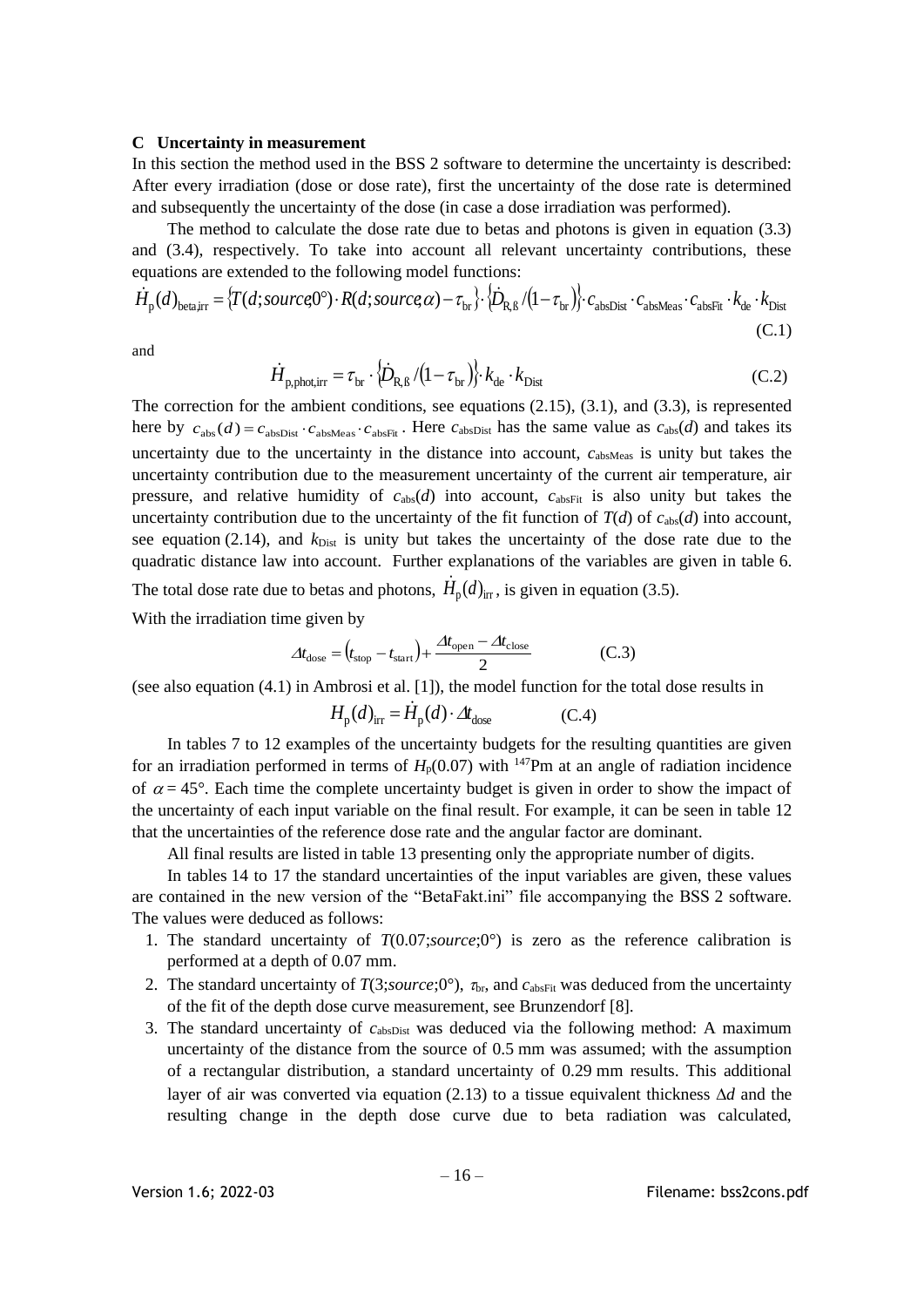$1 - T(d + \Delta d) / T(d)$ , and taken as the standard uncertainty of  $c_{\text{absDist}}$ . The value of 0.5 mm maximum uncertainty of the distance from the source was assumed for  $\alpha = 0^{\circ}$ , for  $\alpha \neq 0^{\circ}$ larger maximum uncertainties were assumed, e.g. for  $\alpha = 60^{\circ}$ , a value of 1 mm. The angular dependence is significant only for <sup>147</sup>Pm, see table 14.

- 4. The standard uncertainty of  $c_{\text{absMeas}}$  was deduced in a similar way to the one of  $c_{\text{absDist}}$ . The maximum uncertainties of the measured values for the ambient conditions, 1 hPa air pressure, 0.3 K temperature, and 5 % relative air humidity, as well as rectangular distributions were assumed. The resulting effect on  $T(d)$  was again interpreted as standard uncertainty.
- 5. The standard uncertainty of  $k_{\text{Dist}}$  was simply calculated using the quadratic distance law with the same assumptions of the uncertainty of the distance from the source as stated above (see calculation of the uncertainty of  $c_{\text{absDist}}$ ).
- 6. The standard uncertainty of  $R(d;source; \alpha)$  was deduced as described in section 2.1.1. Of course, for the slab phantom and  $\alpha = 0^{\circ}$  the uncertainty is zero (as the reference calibration is performed in a slab phantom) and this increases for larger values of  $\alpha$ . This also applies for the quantity  $H'(0.07)$  as the ICRU slab and sphere have quite similar absorption and backscatter effects for beta radiation as already stated in section 4.5.5, § 268, of ICRU report 57 [13]. However, the uncertainty of  $R(d;source; \alpha)$  for  $H_p(0.07)$  on a rod phantom is also, for  $\alpha = 0^{\circ}$ , larger than zero for high energetic beta radiation (radionuclides  $90\text{Sr}/90\text{Y}$ ) and <sup>106</sup>Ru/<sup>106</sup>Rh) as the slab and rod phantom may have different absorption and backscatter effects for beta radiation. Finally, the uncertainty of  $R(d;source;\alpha)$  for  $H_p(3)$  on a slab phantom is assumed to be larger than for  $H_p(0.07)$  as the reference calibration is performed at a depth of 0.07 mm.
- 7. The standard uncertainty of the reference dose rate,  $\dot{D}_{R,\beta}$ , is given in the "BetaSek2.ini" file accompanying each calibrated radiation source. A revision of the uncertainty budget of the primary calibration measurements performed at PTB showed that uncertainties stated before 2011 were too small (standard uncertainty below 1 %). Therefore, the "BetaSek2Chk.exe" program accompanying the new BSS 2 software version (see correction 3 in this addendum) modifies the "BetaSek2.ini" files in such a way, that the uncertainty of the reference dose rate is changed to a standard uncertainty of about 2 %.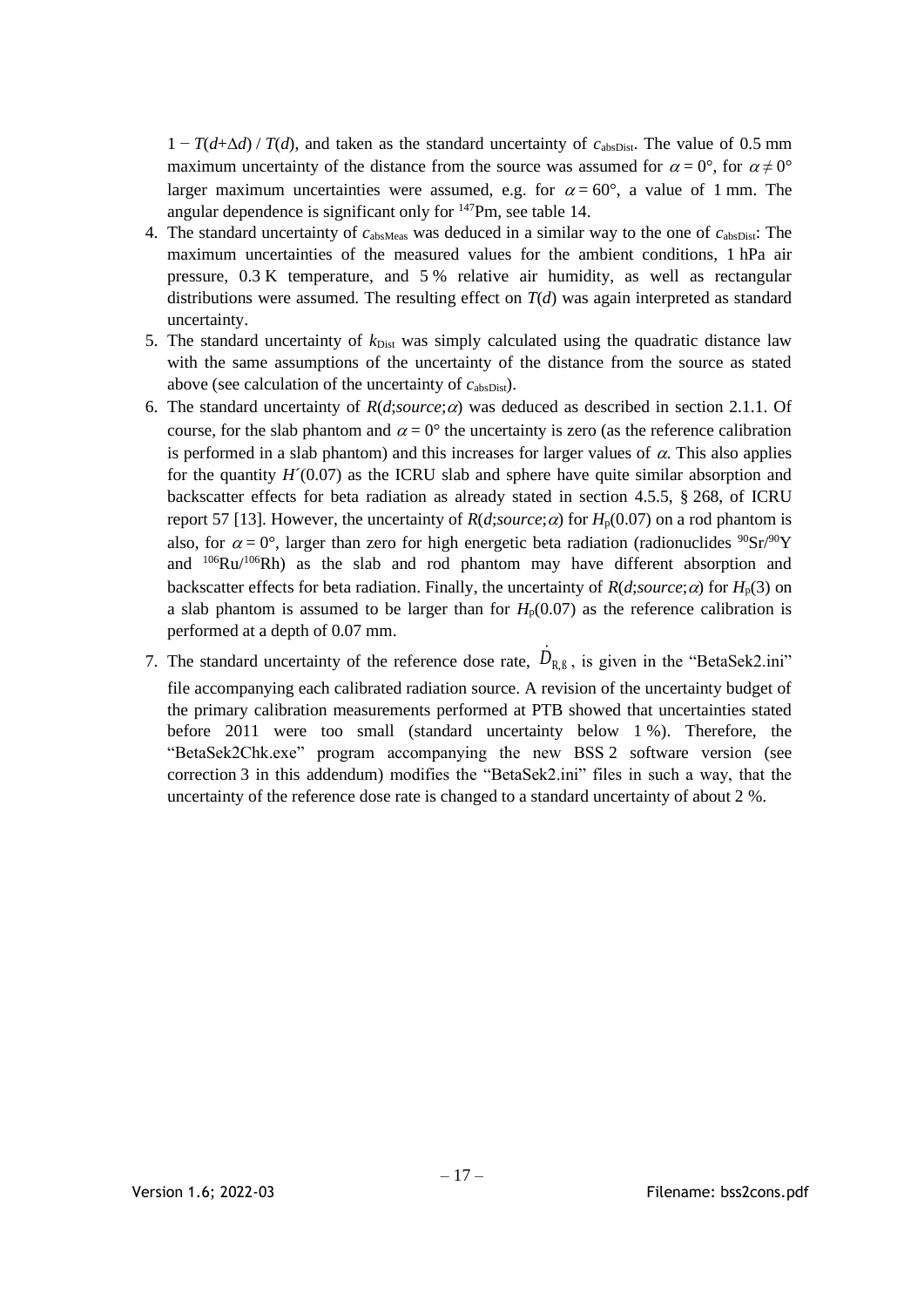| Quantity                      | Unit      | <b>Definition</b>                                                                                                                                                                                                                |
|-------------------------------|-----------|----------------------------------------------------------------------------------------------------------------------------------------------------------------------------------------------------------------------------------|
| $k_{\text{de}}$               |           | Correction for radioactive decay                                                                                                                                                                                                 |
| $t_{\rm m}$                   | d         | Date of irradiation                                                                                                                                                                                                              |
| $t_{0}$                       | d         | Date for which the reference dose rate is valid (calibration of source; from<br>"BetaSek2.ini")                                                                                                                                  |
| $t_{12}$                      | d         | Half-life of source (from "BetaFakt.ini")                                                                                                                                                                                        |
| $H_{p}(d)$ <sub>betajn</sub>  |           | $mSv/h$ Dose rate due to betas at depth $d$                                                                                                                                                                                      |
| T(d;source;0°)                |           | Depth factor for depth d (from "BetaFakt.ini")                                                                                                                                                                                   |
| $R(d;source; \alpha^{\circ})$ |           | $Sv/Gy$ Angular factor for depth $d$ (from "BetaFakt.ini")                                                                                                                                                                       |
| $\tau_{\rm br}$               |           | Photon dose divided by total dose (from "BetaFakt.ini")                                                                                                                                                                          |
| $D_{\textrm{R},\textrm{B}}$   |           | mGy/s Reference dose rate due to betas (from "BetaSek2.ini")                                                                                                                                                                     |
| c <sub>absDist</sub>          |           | Correction due to absorption and scattering in air (calculated via equation<br>$(2.15)$ ; uncertainty contribution due to uncertainty in the distance is taken into<br>account here, value taken from "BetaFakt.ini")            |
| $C$ absMeas                   |           | Correction due to absorption and scattering in air (always unity but an<br>uncertainty contribution due to uncertainty in measurement of ambient<br>conditions is taken into account here, value taken from "BetaFakt.ini")      |
| c <sub>absFit</sub>           |           | Correction due to absorption and scattering in air (always unity but an<br>uncertainty contribution due to the fit of the depth dose curve, see<br>equation (2.14), is taken into account here, value taken from "BetaFakt.ini") |
| $k_{\rm Dist}$                |           | Correction due to uncertainty in the distance (always unity but an uncertainty<br>contribution due to quadratic distance law is taken into account here, value<br>taken from "BetaFakt.ini")                                     |
| $H_{\rm p,photirr}$           |           | $mSv/h$ Dose rate due to photons at depth d                                                                                                                                                                                      |
| $H_{\rm p}(d)_{\rm irr}$      |           | mSv/h Total dose rate (due to betas and photons) during an irradiation                                                                                                                                                           |
| $\Delta t_{\rm dose}$         | ${\bf S}$ | Irradiation time for a certain dose                                                                                                                                                                                              |
| t <sub>stop</sub>             | S         | Time of end of irradiation                                                                                                                                                                                                       |
| $t_{\text{start}}$            | S         | Time of beginning of irradiation                                                                                                                                                                                                 |
| $\Delta t$ open               | S         | Time to open the shutter (measured via proximity switches)                                                                                                                                                                       |
| $\Delta t_{\rm close}$        | S         | Time to close the shutter (measured via proximity switches)                                                                                                                                                                      |
| $H_{\rm p}(d)_{\rm irr}$      | mSv       | Total dose (due to betas and photons) at an irradiation                                                                                                                                                                          |

**Table 6.** List of quantities for the uncertainty determination.

**Table 7.** Example of the uncertainty budget for the correction due to the radioactive decay,  $k_{\text{de}} = \exp \left[ -(t_{\text{m}} - t_0) \cdot \ln 2/t_{1/2} \right].$ 

| Quantity        | Value     | <b>Standard</b><br>Uncertainty | <b>Distribution</b> | <b>Sensitivity</b><br><b>Coefficient</b> | <b>Uncertainty</b><br><b>Contribution</b> | <b>Index</b> |
|-----------------|-----------|--------------------------------|---------------------|------------------------------------------|-------------------------------------------|--------------|
| $t_{\rm m}$     | 2598.00 d | 0.58d                          | rectangular         | $-0.00011$                               | $-6.4 \cdot 10^{-5}$                      | 87.5 %       |
| $t_0$           | 0.000 d   | 0.024 d                        | rectangular         | 0.00011                                  | $2.7 \cdot 10^{-6}$                       | $0.2\%$      |
| $t_{12}$        | 958.20 d  | 0.08d                          | normal              | 0.00030                                  | $2.4 \cdot 10^{-5}$                       | 12.4 %       |
| $k_{\text{de}}$ | 0.15269   | 0.00007                        |                     |                                          |                                           |              |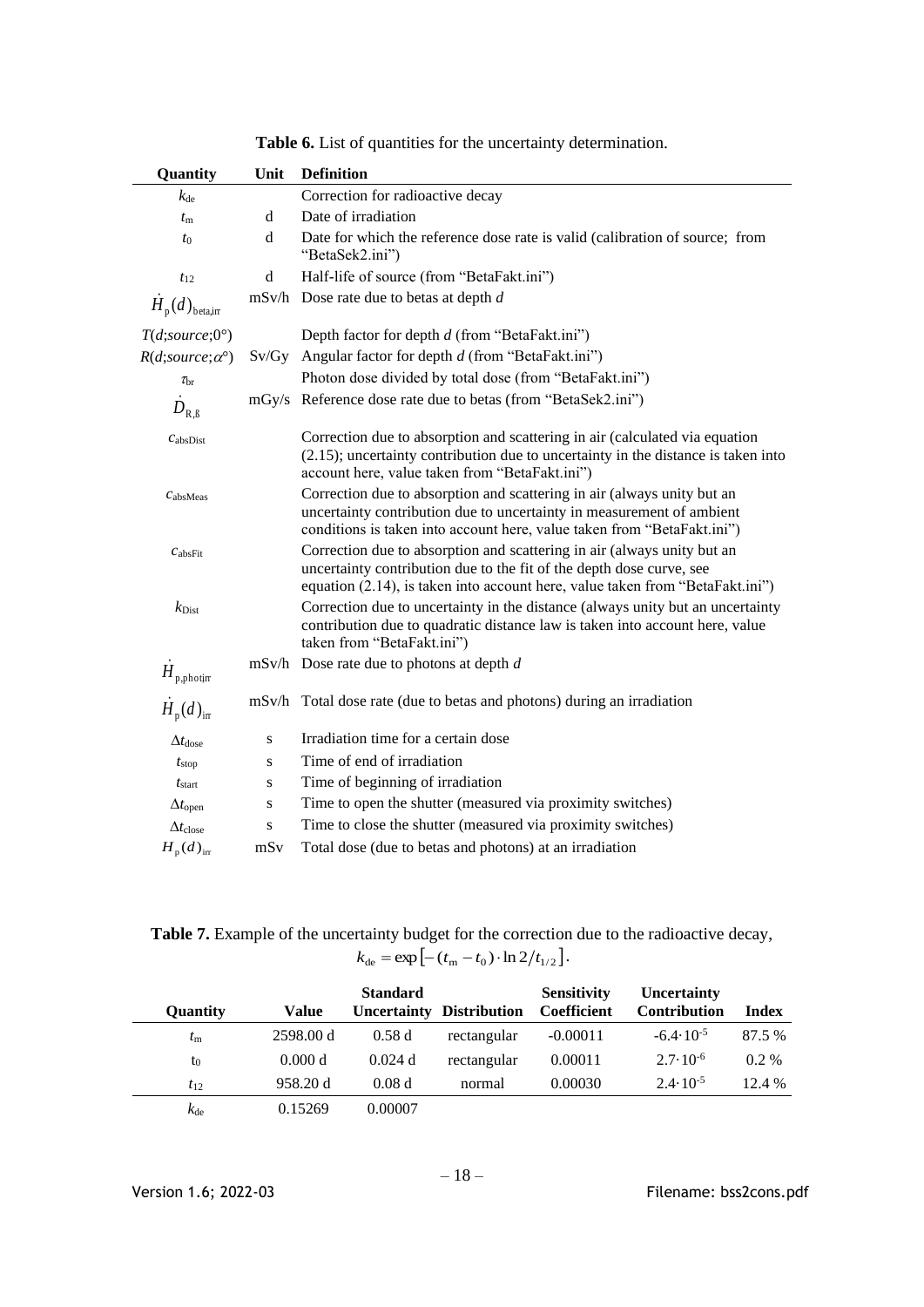| Quantity                                              | <b>Value</b>       | <b>Standard</b><br>Uncertainty | <b>Distribution</b> | <b>Sensitivity</b><br>Coefficient         | <b>Uncertainty</b><br>Contribution | <b>Index</b> |
|-------------------------------------------------------|--------------------|--------------------------------|---------------------|-------------------------------------------|------------------------------------|--------------|
| $t_{\rm m}$                                           | 2598.00 d          | 0.58d                          | rectangular         | $-8.6 \cdot 10^{-5}$<br>$mSv/(h \cdot d)$ | $-5.0 \cdot 10^{-5}$ mSv/h         | $0.0\%$      |
| $t_0$                                                 | 0.000 d            | $0.024$ d                      | rectangular         | $8.6 \cdot 10^{-5}$<br>$mSv/(h \cdot d)$  | $2.1 \cdot 10^{-6}$ mSv/h          | 0.0 %        |
| $t_{12}$                                              | 958.20 d           | 0.08d                          | normal              | 0.00023<br>$mSv/(h \cdot d)$              | $1.9 \cdot 10^{-5}$ mSv/h          | 0.0 %        |
| $T(0.07; source; 0^{\circ})$                          | 1                  | $\theta$                       | normal              | $0.12$ mSv/h                              | $0 \text{ mSv/h}$                  | 0.0 %        |
| $R(0.07; source; 45^{\circ})$ 0.720 Sv/Gy 0.013 Sv/Gy |                    |                                | normal              | $0.17 \text{ mGy/h}$                      | $0.0021$ mSv/h                     | 30.8%        |
| $\tau_{\rm br}$                                       | 0.0055             | 0.0023                         | normal              | $-0.047$ mSv/h                            | $-0.00011$ mSv/h                   | $0.0\%$      |
| $D_{\textrm{R},\textrm{B}}$                           | 0.0002884<br>mgy/s | 0.0000063<br>mgy/s             | normal              | 410<br>$(Sv/Gy) \cdot (s/h)$              | $0.0026$ mSv/h                     | 47.3%        |
| $C_{\text{absDist}}$                                  | 1.046              | 0.013                          | normal              | $0.11$ mSv/h                              | $0.0015$ mSv/h                     | 15.8%        |
| C <sub>absMeas</sub>                                  | 1.0000             | 0.0050                         | normal              | $0.12$ mSv/h                              | $0.00060$ mSv/h                    | 2.4 %        |
| $c_{\text{absFit}}$                                   | 1.0000             | 0.0040                         | normal              | $0.12$ mSv/h                              | $0.00048$ mSv/h                    | 1.6 %        |
| $k_{\rm Dist}$                                        | 1.0000             | 0.0046                         | normal              | $0.12$ mSv/h                              | $0.00055$ mSv/h                    | 2.1 %        |
| $H_{\text{n}}(0.07)_{\text{beta,irr}}$                | 0.1191<br>mSv/h    | 0.0038<br>mSv/h                |                     |                                           |                                    |              |

|  | Table 8. Example of the uncertainty budget for the dose rate due to betas,                                                                                                                                                                   |
|--|----------------------------------------------------------------------------------------------------------------------------------------------------------------------------------------------------------------------------------------------|
|  | $H_p(0.07)_{\text{beta,irr}} = \langle h_{p,D}(0.07; \frac{147}{147} \text{Pm at 20 cm with filter}; 45^\circ) - \tau_{\text{br}} \cdot \langle \dot{D}_{R,B}/(1-\tau_{\text{br}}) \rangle \cdot c_{\text{abs}}(0.07) \cdot k_{\text{de}}$ . |

**Table 9.** Example of the uncertainty budget for the dose rate due to photons,

 $\dot{H}_{\rm p,phot,irr} = \tau_{\rm br} \cdot \langle \dot{D}_{\rm R,B} / (1-\tau_{\rm br}) \rangle \cdot k_{\rm de} \cdot k_{\rm Dist} \,.$ 

| Quantity           | <b>Value</b>       | <b>Standard</b>    | <b>Uncertainty Distribution</b> | <b>Sensitivity</b><br>Coefficient         | <b>Uncertainty</b><br><b>Contribution</b> | <b>Index</b> |
|--------------------|--------------------|--------------------|---------------------------------|-------------------------------------------|-------------------------------------------|--------------|
| $t_{\rm m}$        | 2598.00 d          | 0.58d              | rectangular                     | $-6.3 \cdot 10^{-7}$<br>$mSv/(h \cdot d)$ | $-3.7 \cdot 10^{-7}$ mSv/h                | $0.0\%$      |
| $t_0$              | 0.000 d            | $0.024$ d          | rectangular                     | $6.3 \cdot 10^{-7}$<br>$mSv/(h \cdot d)$  | $1.5 \cdot 10^{-8}$ mSv/h                 | $0.0\%$      |
| $t_{12}$           | 958.20 d           | 0.08d              | normal                          | $1.7 \cdot 10^{-6}$<br>$mSv/(h \cdot d)$  | $1.4 \cdot 10^{-7}$ mSv/h                 | $0.0\%$      |
| $\tau_{\rm br}$    | 0.0055             | 0.0023             | normal                          | $0.16$ mSv/h                              | $0.00037$ mSv/h                           | 99.7 %       |
| $D_{\rm R, \beta}$ | 0.0002884<br>mgy/s | 0.0000063<br>mgy/s | normal                          | 3.0<br>$(Sv/Gy) \cdot (s/h)$              | $1.9 \cdot 10^{-5}$ mSv/h                 | $0.3\%$      |
| $k_{\text{Dist}}$  | 1.0000             | 0.0046             | normal                          | 0.00088                                   | $4.0 \cdot 10^{-6}$ mSv/h                 | $0.0\%$      |
| H<br>p,photin      | 0.00088<br>mSv/h   | 0.00037<br>mSv/h   |                                 |                                           |                                           |              |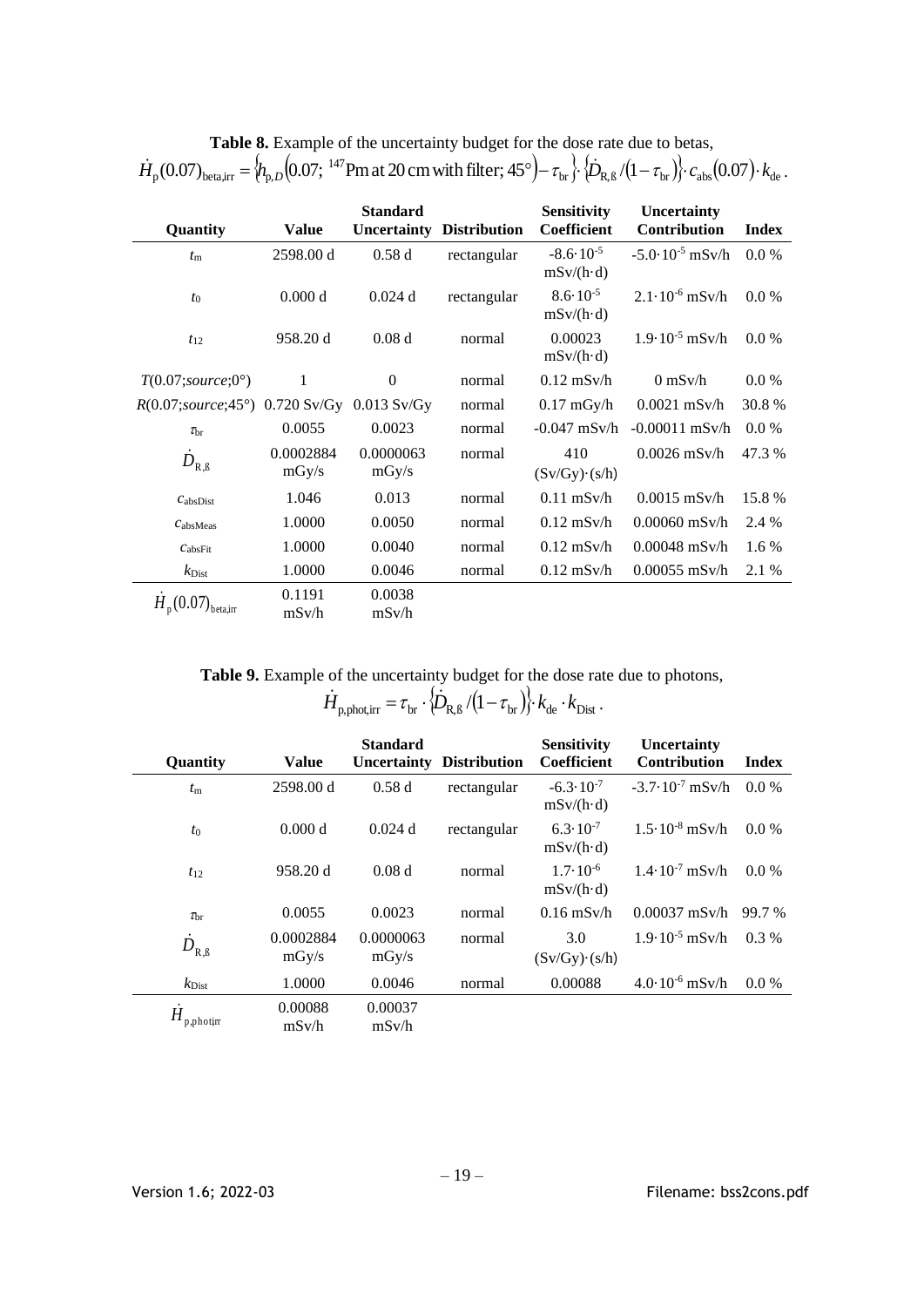| Quantity                                  | <b>Value</b>       | <b>Standard</b><br>Uncertainty | <b>Distribution</b> | <b>Sensitivity</b><br>Coefficient         | Uncertainty<br>Contribution | <b>Index</b> |
|-------------------------------------------|--------------------|--------------------------------|---------------------|-------------------------------------------|-----------------------------|--------------|
| $t_{\rm m}$                               | 2598.00 d          | 0.58d                          | rectangular         | $-8.7 \cdot 10^{-5}$<br>$mSv/(h \cdot d)$ | $-5.0 \cdot 10^{-5}$ mSv/h  | $0.0\%$      |
| $t_0$                                     | 0.000 d            | $0.024$ d                      | rectangular         | $8.7 \cdot 10^{-5}$<br>$mSv/(h \cdot d)$  | $2.1 \cdot 10^{-6}$ mSv/h   | $0.0\%$      |
| $t_{12}$                                  | 958.20 d           | 0.08d                          | normal              | 0.00024<br>$mSv/(h \cdot d)$              | $1.9 \cdot 10^{-5}$ mSv/h   | $0.0\%$      |
| $T(0.07; source; 0^{\circ})$              | 1                  | $\theta$                       | normal              | $0.12$ mSv/h                              | $0$ mSv/h                   | 0.0 %        |
| $R(0.07; source; 45^{\circ})$ 0.720 Sv/Gy |                    | $0.013$ Sv/Gy                  | normal              | $0.17$ mGy/h                              | $0.0021$ mSv/h              | 30.4 %       |
| $\tau_{\rm br}$                           | 0.0055             | 0.0023                         | normal              | $0.11$ mSv/h                              | $0.00026$ mSv/h             | $0.5\%$      |
| $D_{\textrm{R},\textrm{B}}$               | 0.0002884<br>mgy/s | 0.0000063<br>mgy/s             | normal              | 420<br>$(Sv/Gy) \cdot (s/h)$              | $0.0026$ mSv/h              | 47.5 %       |
| $C_{\rm absDist}$                         | 1.046              | 0.013                          | normal              | $0.11$ mSv/h                              | $0.0015$ mSv/h              | 15.6 %       |
| $C_{\rm absMeas}$                         | 1.0000             | 0.0050                         | normal              | $0.12$ mSv/h                              | $0.00060$ mSv/h             | 2.4 %        |
| $C_{\text{absFit}}$                       | 1.0000             | 0.0040                         | normal              | $0.12$ mSv/h                              | $0.00048$ mSv/h             | 1.5 %        |
| $k_{\text{Dist}}$                         | 1.0000             | 0.0046                         | normal              | $0.12$ mSv/h                              | $0.00055$ mSv/h             | 2.1 %        |
| $H_{\rm p}$ (t                            | 0.1200<br>mSv/h    | 0.0038<br>mSv/h                |                     |                                           |                             |              |

**Table 10.** Example of the uncertainty budget for the total dose rate,

# $\dot{H}_{\rm p}$ (0.07)<sub>irr</sub> =  $\dot{H}_{\rm p}$ (0.07)<sub>beta,irr</sub> +  $\dot{H}_{\rm p,phot,irr}$ .

**Table 11.** Example of the uncertainty budget for irradiation time,

$$
\Delta t_{\text{dose}} = (t_{\text{stop}} - t_{\text{start}}) + \frac{\Delta t_{\text{open}} - \Delta t_{\text{close}}}{2}.
$$

| Quantity               | <b>Value</b> | <b>Standard</b><br>Uncertainty | <b>Distribution</b> | <b>Sensitivity</b><br>Coefficient | Uncertainty<br><b>Contribution</b> | <b>Index</b> |
|------------------------|--------------|--------------------------------|---------------------|-----------------------------------|------------------------------------|--------------|
| $t_{\rm stop}$         | 50.000 s     | 0.013 s                        | rectangular         | 1.0                               | 0.0130 s                           | 28.2 %       |
| $t_{\text{start}}$     | 0.000 s      | 0.013 s                        | rectangular         | $-1.0$                            | $-0.0130$ s                        | 28.2 %       |
| $\Delta t_{\rm open}$  | 0.050 s      | 0.010 s                        | triangular          | 0.50                              | $0.0051$ s                         | 4.4 %        |
| $\Delta t_{\rm close}$ | 0.150 s      | $0.031$ s                      | triangular          | $-0.50$                           | $-0.0150$ s                        | 39.2 %       |
| $\Delta t_{\rm dose}$  | 49.950 s     | $0.025$ s                      |                     |                                   |                                    |              |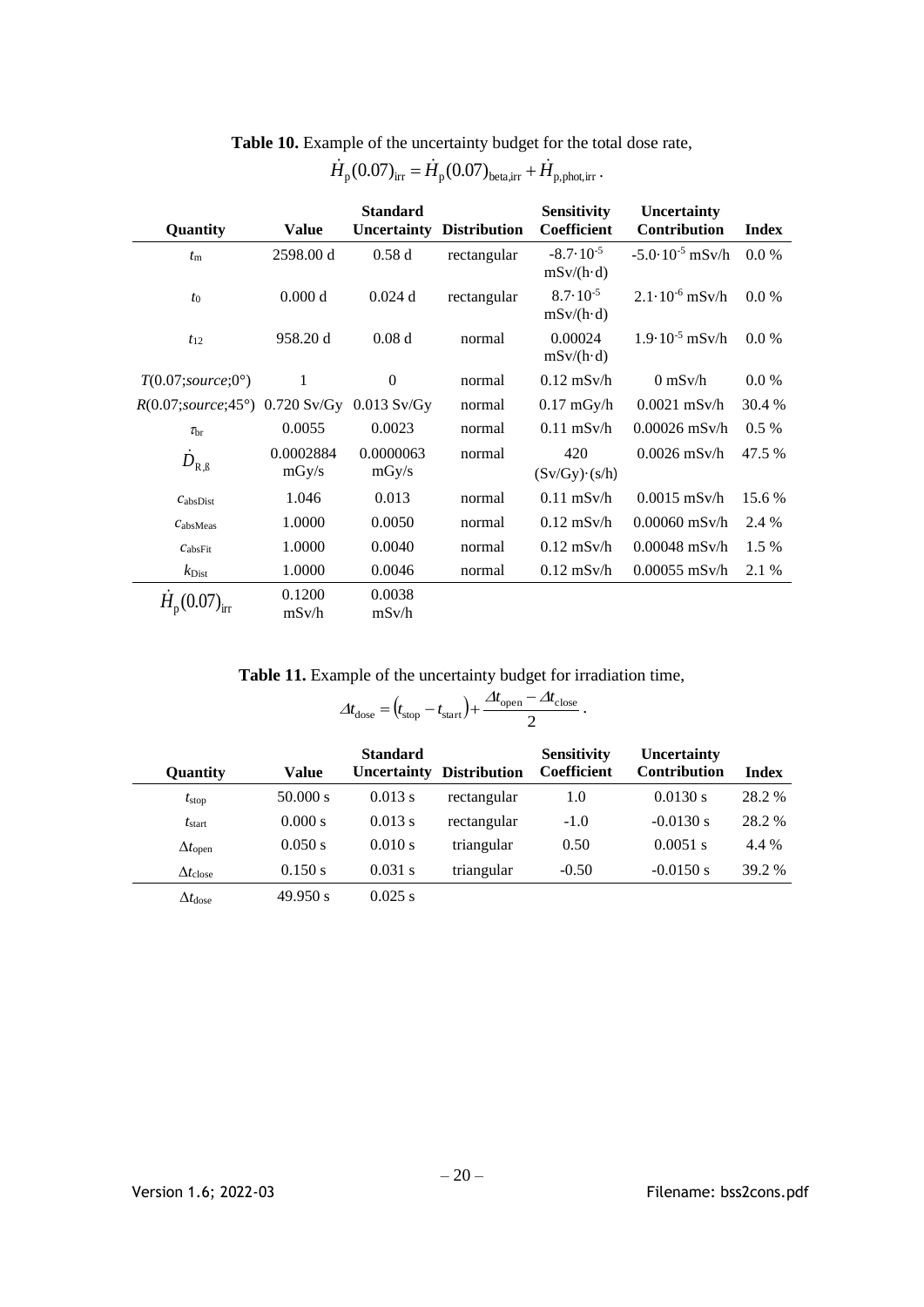| Quantity                                              | <b>Value</b>       | <b>Standard</b>    | <b>Uncertainty Distribution</b> | <b>Sensitivity</b><br>Coefficient | Uncertainty<br>Contribution | <b>Index</b> |
|-------------------------------------------------------|--------------------|--------------------|---------------------------------|-----------------------------------|-----------------------------|--------------|
| $t_{\rm m}$                                           | 2598.00 d          | 0.58d              | rectangular                     | $-1.2 \cdot 10^{-6}$<br>mSv/d     | $-7.0 \cdot 10^{-7}$ mSv    | 0.0 %        |
| $t_{0}$                                               | 0.000 d            | 0.024d             | rectangular                     | $1.2 \cdot 10^{-6}$<br>mSv/d      | $2.9 \cdot 10^{-8}$ mSv     | 0.0 %        |
| $t_{12}$                                              | 958.20 d           | 0.08d              | normal                          | $3.3 \cdot 10^{-6}$<br>mSv/d      | $2.6 \cdot 10^{-7}$ mSv     | 0.0 %        |
| $T(0.07; source; 0^{\circ})$                          | 1                  | $\boldsymbol{0}$   | normal                          | $0.0017$ mSv                      | $0$ mS $v$                  | 0.0 %        |
| $R(0.07; source; 45^{\circ})$ 0.720 Sv/Gy 0.013 Sv/Gy |                    |                    | normal                          | $0.0023$ mGy                      | $2.9 \cdot 10^{-5}$ mSv     | 30.4%        |
| $\tau_{\rm br}$                                       | 0.0055             | 0.0023             | normal                          | $0.0016$ mSv                      | $3.6 \cdot 10^{-6}$ mSv     | 0.5%         |
| $D_{\rm R, \beta}$                                    | 0.0002884<br>mGy/s | 0.0000063<br>mGy/s | normal                          | 5.8 $(Sv/Gy)$ s                   | $3.7 \cdot 10^{-5}$ mSv     | 47.4 %       |
| $C_{\text{absDist}}$                                  | 1.046              | 0.013              | normal                          | $0.0016$ mSv                      | $2.1 \cdot 10^{-5}$ mSv     | 15.6 %       |
| $C$ absMeas                                           | 1.0000             | 0.0050             | normal                          | $0.0017$ mSv                      | $8.3 \cdot 10^{-6}$ mSv     | 2.4 %        |
| $c_{\text{absFit}}$                                   | 1.0000             | 0.0040             | normal                          | $0.0017$ mSv                      | $6.6 \cdot 10^{-6}$ mSv     | 1.5 %        |
| $k_{\text{Dist}}$                                     | 1.0000             | 0.0046             | normal                          | $0.0017$ mSv                      | $7.7 \cdot 10^{-6}$ mSv     | 2.1 %        |
| t <sub>stop</sub>                                     | 50.000 s           | 0.013 s            | rectangular                     | $3.3 \cdot 10^{-5}$<br>mSv/s      | $4.3 \cdot 10^{-7}$ mSv     | 0.0 %        |
| $t_{\text{start}}$                                    | 0.000 s            | 0.013 s            | rectangular                     | $-3.3 \cdot 10^{-5}$<br>mSv/s     | $-4.3 \cdot 10^{-7}$ mSv    | 0.0 %        |
| $\Delta t$ <sub>open</sub>                            | 0.050 s            | 0.010 s            | triangular                      | $1.7 \cdot 10^{-5}$<br>mSv/s      | $1.7 \cdot 10^{-7}$ mSv     | 0.0 %        |
| $\Delta t_{\rm close}$                                | 0.150 s            | 0.031 s            | triangular                      | $-1.7 \cdot 10^{-5}$<br>mSv/s     | $-5.1 \cdot 10^{-7}$ mSv    | 0.0 %        |
| $H_{\rm p} (0.07)_{\rm irr}$                          | 0.001665<br>mSv    | 0.000053<br>mSv    |                                 |                                   |                             |              |

**Table 12.** Example of the uncertainty budget for the total dose,

# $H_{\rm p} (0.07)_{\rm irr} = \dot{H}_{\rm p} (0.07) \cdot \Delta t_{\rm dose}$ .

# **Table 13.** Summary of final results.

| Quantity                                   | Value          | <b>Expanded</b><br><b>Uncertainty</b> | <b>Coverage Factor</b> | Coverage<br><b>Probability</b> |
|--------------------------------------------|----------------|---------------------------------------|------------------------|--------------------------------|
| $k_{\text{de}}$                            | 0.15269        | 0.00014                               | 2.00                   | 95%                            |
| $\dot{H}_\text{p}(0.07)_{\text{beta,irr}}$ | $0.119$ mSv/h  | $0.008$ mSv/h                         | 2.00                   | 95%                            |
| ${\dot H}_{\rm p,photir}$                  | $0.0009$ mSv/h | $0.0008$ mSv/h                        | 2.00                   | 95%                            |
| $H_{\rm p} (0.07)_{\rm irr}$               | $0.120$ mSv/h  | $0.008$ mSv/h                         | 2.00                   | 95%                            |
| $\Delta t_{\rm dose}$                      | 49.95 s        | 0.05 s                                | 2.00                   | 95%                            |
| $H_{\rm p} (0.07)_{\rm irr}$               | $0.00166$ mSy  | $0.00011$ mSv                         | 2.00                   | 95%                            |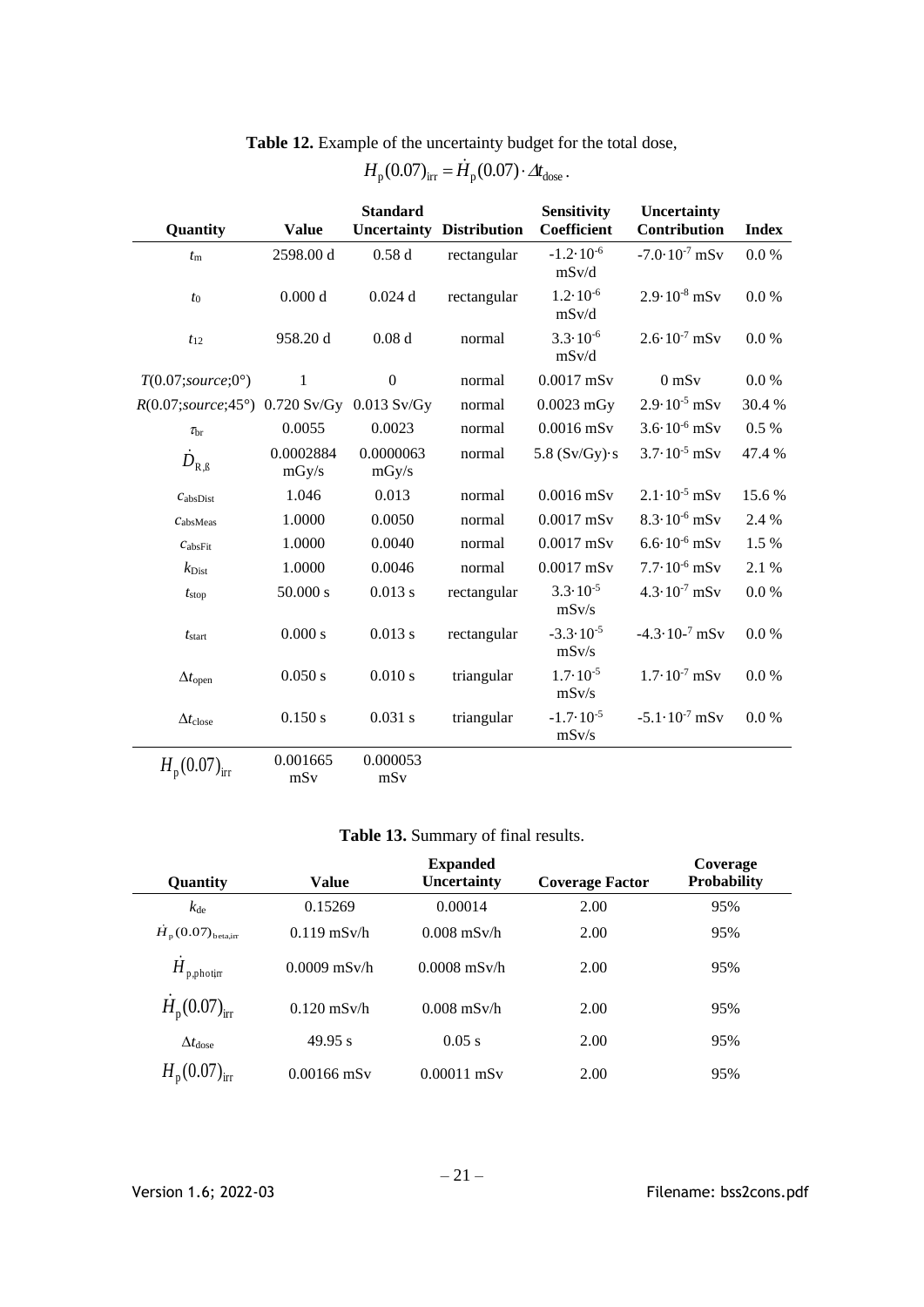|                           |                   |                   |                 |                 |                 |                           |                                                     | Standard uncertainty in % for |                           |                 |                 |                    |                    |                                                                                                                   |                    |
|---------------------------|-------------------|-------------------|-----------------|-----------------|-----------------|---------------------------|-----------------------------------------------------|-------------------------------|---------------------------|-----------------|-----------------|--------------------|--------------------|-------------------------------------------------------------------------------------------------------------------|--------------------|
|                           | $147$ Pm at       | $147$ Pm at       | ${}^{85}$ Kr at | ${}^{85}$ Kr at | ${}^{85}$ Kr at | $90{\rm Sr}/90{\rm Y}$ at | $90{\rm Sr}/90{\rm Y}$ at $90{\rm Sr}/90{\rm Y}$ at |                               | $90{\rm Sr}/90{\rm Y}$ at |                 |                 |                    |                    | $^{90}Sr^{90}Y$ at $^{90}Sr^{90}Y$ at $^{106}Ru^{106}Rh$ $^{106}Ru^{106}Rh$ $^{106}Ru^{106}Rh$ $^{106}Ru^{106}Rh$ |                    |
| Input                     | 11 cm             | $20 \text{ cm}$   | $30 \text{ cm}$ | $50 \text{ cm}$ | $30 \text{ cm}$ | $30 \text{ cm}$           | $50 \text{ cm}$                                     | 11 cm                         | $20 \text{ cm}$           | $30 \text{ cm}$ | $50 \text{ cm}$ | at $30 \text{ cm}$ | at $50 \text{ cm}$ | at 11 cm                                                                                                          | at $20 \text{ cm}$ |
| Variable                  | with filter       | with filter       | with filter     | with filter     | w/o filter      | with filter               | with filter                                         | w/o filter                    | w/o filter                | w/o filter      | w/o filter      | with filter        | with filter        | w/o filter                                                                                                        | w/o filter         |
| $T(3; source; 0^{\circ})$ | 50                | 42                | 36              | 50              | 100             | 0.51                      | 0.51                                                | 0.50                          | 0.51                      | 0.50            | 0.50            | 0.50               | 0.51               | 0.51                                                                                                              | 0.51               |
| $\tau_{\rm br}$           | 50                | 42                | 36              | 50              | 100             | 37                        | 50                                                  | 50                            | 50                        | 50              | 50              | 50                 | 50                 | 50                                                                                                                | 50                 |
| $c_{\text{absDist}}$      | 0.60 <sup>1</sup> | 0.80 <sup>1</sup> | 0.10            | 0.10            | 0.10            | 0.00                      | 0.00                                                | 0.00                          | 0.00                      | 0.00            | 0.00            | 0.00               | 0.00               | 0.00                                                                                                              | 0.00               |
| c <sub>absMeas</sub>      | 0.50              | 0.50              | 0.08            | 0.08            | 0.08            | 0.02                      | 0.02                                                | 0.02                          | 0.02                      | 0.02            | 0.02            | 0.01               | 0.01               | 0.01                                                                                                              | 0.01               |
| $c_{\rm absFit}$          | 0.40              | 0.40              | 0.39            | 0.40            | 0.40            | 0.22                      | 0.60                                                | 0.40                          | 0.40                      | 0.40            | 0.40            | 0.40               | 0.40               | 0.40                                                                                                              | 0.40               |

**Table 14.** Standard uncertainty in % of the input variables  $T(3; source; 0^{\circ})$ ,  $\tau_{\text{br}}$ ,  $c_{\text{absDist}}$ ,  $c_{\text{absNfeas}}$ , and  $c_{\text{absFit}}$  for different sources.

<sup>1)</sup> Value valid for zero degree angle of radiation incidence, for  $\alpha \neq 0^{\circ}$ , see table 15.

**Table 15.** Standard uncertainty in % of the input variable  $c_{\text{absDist}}$  for the radiation source <sup>147</sup>Pm.

|                                                               |                  |      |      |      |              |              |            |            | Standard uncertainty in % for an angle of radiation incidence $\alpha$ of |              |              |      |              |
|---------------------------------------------------------------|------------------|------|------|------|--------------|--------------|------------|------------|---------------------------------------------------------------------------|--------------|--------------|------|--------------|
| Input Variable                                                | $\Omega^{\circ}$ |      |      |      | $20^{\circ}$ | $25^{\circ}$ | $30^\circ$ | $35^\circ$ | $40^\circ$                                                                | $45^{\circ}$ | $50^{\circ}$ |      | $60^{\circ}$ |
| $cabsDist$ ( <sup>147</sup> Pm at 20 cm with filter)          | $0.80^{\circ}$   | 0.81 | 0.82 | 0.85 |              |              |            |            | 0.90 0.95 1.01 1.09 1.17 1.27 1.37 1.48 1.60                              |              |              |      |              |
| $c_{\text{absDist}}$ ( <sup>147</sup> Pm at 11 cm w/o filter) | 0.60             | 0.60 | 0.61 | 0.63 | 0.65         | 0.67         | 0.71       | 0.74       | 0.79                                                                      | 0.83         | 0.89         | 0.94 | 1.00         |

**Table 16.** Standard uncertainty in % of the input variable  $k_{Dist}$  for different distances from the radiation source.

| Input                            | Standard uncertainty in % for an angle of radiation incidence $\alpha$ of |             |              |               |              |              |            |              |              |              |            |              |              |            |              |            |
|----------------------------------|---------------------------------------------------------------------------|-------------|--------------|---------------|--------------|--------------|------------|--------------|--------------|--------------|------------|--------------|--------------|------------|--------------|------------|
| Variable                         | $0^{\circ}$                                                               | $5^{\circ}$ | $10^{\circ}$ | 15 $^{\circ}$ | $20^{\circ}$ | $25^{\circ}$ | $30^\circ$ | $35^{\circ}$ | $40^{\circ}$ | $45^{\circ}$ | $50^\circ$ | $55^{\circ}$ | $60^{\circ}$ | $65^\circ$ | $70^{\circ}$ | $75^\circ$ |
| $k_{\text{Dist}}(11 \text{ cm})$ | 0.53                                                                      | 0.53        | 0.54         | 0.56          | 0.59         | 0.62         | 0.67       | 0.72         | 0.77         | 0.83         | 0.90       | 0.97         | 1.05         |            |              |            |
| $k_{\text{Dist}}(20 \text{ cm})$ | 0.29                                                                      | 0.29        | 0.30         | 0.31          | 0.32         | 0.34         | 0.37       | 0.39         | 0.42         | 0.46         | 0.50       | 0.54         | 0.58         | 0.62       | 0.67         | 0.72       |
| $k_{\text{Dist}}(30 \text{ cm})$ | 0.19                                                                      | 0.19        | 0.20         | 0.21          | 0.22         | 0.23         | 0.24       | 0.26         | 0.28         | 0.31         | 0.33       | 0.36         | 0.39         | 0.42       | 0.45         | 0.48       |
| $k_{\text{Dist}}$ (50 cm)        | 0.12                                                                      | 0.12        | 0.12         | 0.12          | 0.13         | 0.14         | 0.15       | 0.16         | 0.17         | 0.18         | 0.20       | 0.21         | 0.23         |            | 0.27         | 0.29       |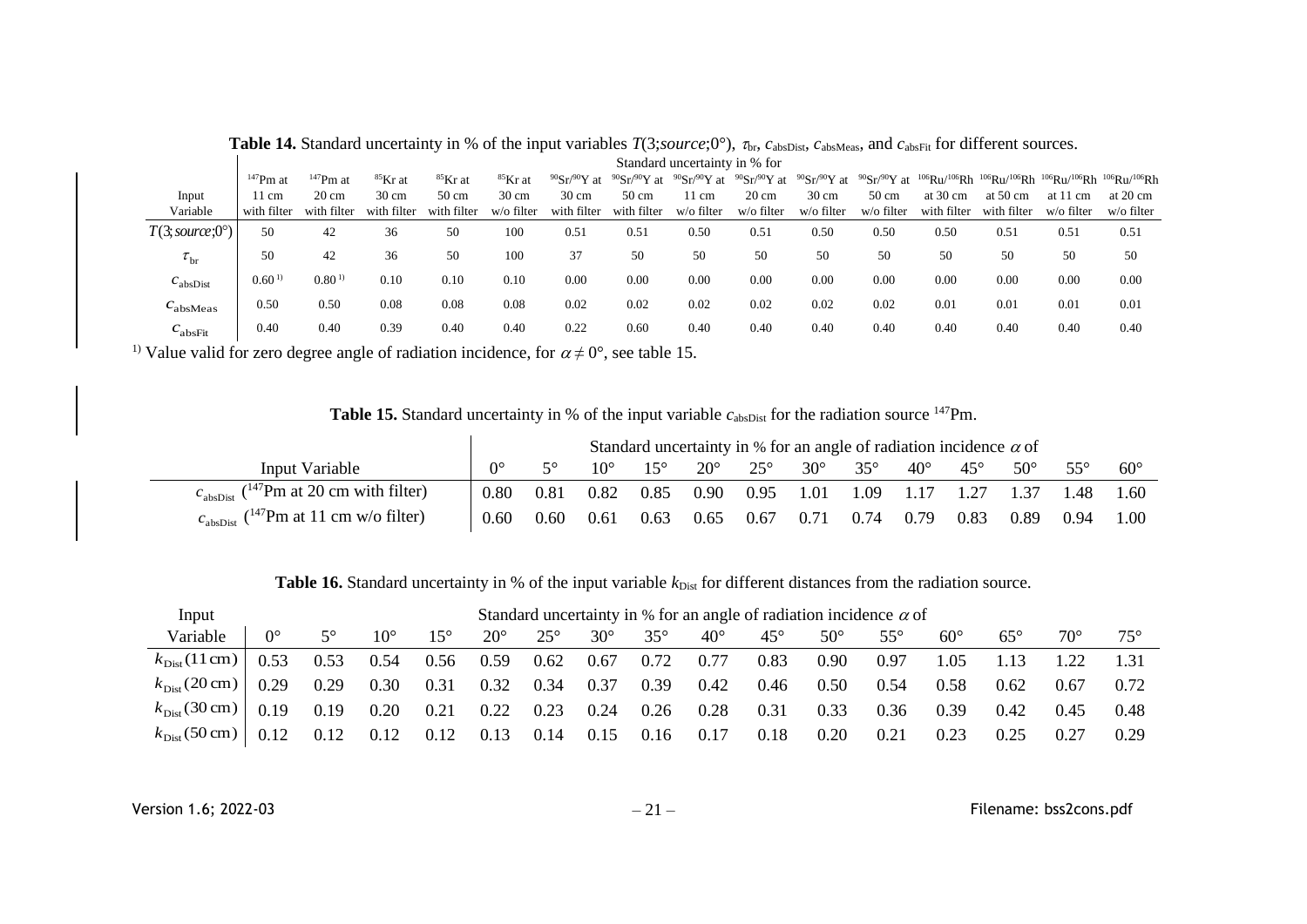|                       |                        |                 | $H_p(0.07)$ on the slab and rod phantom, $H_p(0.07)_{\text{slab}}$ and $H_p(0.07)_{\text{rod}}$ , respectively, $H_p(3)$ on the |                                        |
|-----------------------|------------------------|-----------------|---------------------------------------------------------------------------------------------------------------------------------|----------------------------------------|
|                       |                        |                 | slab phantom, $H_p(3)_{slab}$ , and $H'(0.07)$ for different sources.                                                           |                                        |
|                       |                        |                 | Standard uncertainty in % for                                                                                                   |                                        |
|                       | $^{147}\mathrm{Pm}$ at | ${}^{85}$ Kr at |                                                                                                                                 | $90\text{Sr}$ / $90\text{Y}$ at 20 cm, |
|                       | $20 \text{ cm}$        | $30 \text{ cm}$ | $^{90}Sr/^{90}Y$ and $^{106}Ru/^{106}Rh$                                                                                        | 30 cm, and 50 cm                       |
| Angle of<br>Radiation | with filter            | with filter     | at 30 cm with filter                                                                                                            | without filter                         |

 $0^{\circ}$  0.00 0.00 0.00 3.00 0.00 0.00 3.00 5° 0.02 0.02 0.02 3.00 --- 0.02 3.00 10<sup>°</sup> 0.09 0.06 0.06 3.00 --- 0.06 3.00 15° 0.20 0.14 0.14 3.00 0.20 0.14 3.00 20° 0.36 0.24 0.24 3.00 --- 0.24 3.00 25° 0.56 0.37 0.37 3.00 --- 0.37 3.00 30° 0.80 0.54 0.54 3.00 0.80 0.54 3.00 35° 1.09 0.72 0.72 3.00 --- 0.72 3.00 40° 1.40 0.94 0.94 3.00 --- 0.94 3.00 45° 1.76 1.17 1.17 3.00 1.76 1.17 3.00 50° 2.14 1.43 1.43 3.00 --- 1.43 3.00 55°  $\begin{array}{|l} \n\text{2.56} \\
\text{2.56} \\
\text{1.71} \\
\text{3.00} \\
\text{-3.00} \\
\text{-4.71} \\
\text{5.00} \\
\text{-5.00} \\
\text{-6.00} \\
\text{4.71} \\
\text{5.00} \\
\text{-6.00} \\
\text{6.00} \\
\text{7.00} \\
\text{8.00} \\
\text{9.00} \\
\text{1.71} \\
\text{1.72} \\
\text{1.73} \\
\text{1.74} \\
\text{1.75} \\
\text{1.76} \\
\text{1.79} \\$ 60° 3.00 2.00 2.00 3.00 3.00 2.00 3.00 65°  $\vert$  --- 2.31 2.31 3.00 -- 2.31 3.00  $70^{\circ}$  --- 2.63 2.63 3.00 -- 2.63 3.00 75° --- 2.96 2.96 3.00 4.45 2.96 3.00

*H*<sup> $\prime$ </sup>(0.07) *H*<sub>p</sub>(0.07)<sub>rod</sub> *H*<sub>p</sub>(3)<sub>slab</sub>

 $H_p(0.07)_{\text{slab}}$ 

 $H'(0.07)$   $H_p(0.07)_{\text{rod}}$ 

**Table 17.** Standard uncertainty in % of the input variable  $R(d; source; \alpha)$  for the quantities  $H_p(0.07)$  on the slab and rod phantom,  $H_p(0.07)_{\text{slab}}$  and  $H_p(0.07)_{\text{rod}}$ , respectively,  $H_p(3)$  on the

For all other source geometries (*source*), data for  $R(d;source;\alpha)$  are only available for  $\alpha = 0^{\circ}$ with a trivial uncertainty of zero except for the quantity  $H_p(0.07)_{\text{rod}}$  and <sup>90</sup>Sr/<sup>90</sup>Y and <sup>106</sup>Ru/<sup>106</sup>Rh sources the uncertainty is 3.00 %.

### **References**

Incidence  $\alpha$ 

 $H_p(0.07)_{\text{slab}}$ ,  $H_p(0.07)_{\text{slab}}$ ,

*H*´(0.07)

 $H_p(0.07)_{\text{rod}}$ ,  $H_p(0.07)_{\text{rod}}$ ,  $H_p(0.07)_{\text{slab}}$ ,

*H*´(0.07)

- <span id="page-24-0"></span>[1] P. Ambrosi, G. Buchholz and K. Helmstädter, *The PTB Beta Secondary Standard BSS 2 for radiation protection*, 2007 *JINST* **2** [P11002.](http://iopscience.iop.org/1748-0221/2/11/P11002)
- <span id="page-24-1"></span>[2] ISO 6980-1, International Organization for Standardization, *Reference beta-particle radiation – Part 1: Methods of production*.
- <span id="page-24-2"></span>[3] ISO 6980-2, International Organization for Standardization, *Reference beta-particle radiation – Part 2: Calibration fundamentals related to basic quantities characterizing the radiation field*.
- <span id="page-24-3"></span>[4] ISO 6980-3, International Organization for Standardization, *Reference beta-particle radiation – Part 3: Calibration of area and personal dosemeters and the determination of their response as a function of beta radiation energy and angle of incidence*.
- <span id="page-24-4"></span>[5] Eckert & Ziegler Nuclitec GmbH: [www.ezag.com/home/products/isotope-products/isotrak](http://www.ezag.com/home/products/isotope-products/isotrak-calibration-sources/instruments/beta-secondary-standard-2.html)[calibration-sources/instruments/beta-secondary-standard-2.html](http://www.ezag.com/home/products/isotope-products/isotrak-calibration-sources/instruments/beta-secondary-standard-2.html) (retrieved February 2015)
- <span id="page-24-5"></span>[6] IBt (International Brachytherapy) Bebig, Ru-106 Opthalmic Plaque CCB: [http://www.bebig.com/eckert\\_ziegler\\_bebig\\_international/products/ophthalmic\\_brachytherapy/ru\\_1](http://www.bebig.com/eckert_ziegler_bebig_international/products/ophthalmic_brachytherapy/ru_106_eye_applicators.html) [06\\_eye\\_applicators.html](http://www.bebig.com/eckert_ziegler_bebig_international/products/ophthalmic_brachytherapy/ru_106_eye_applicators.html) (retrieved February 2015)